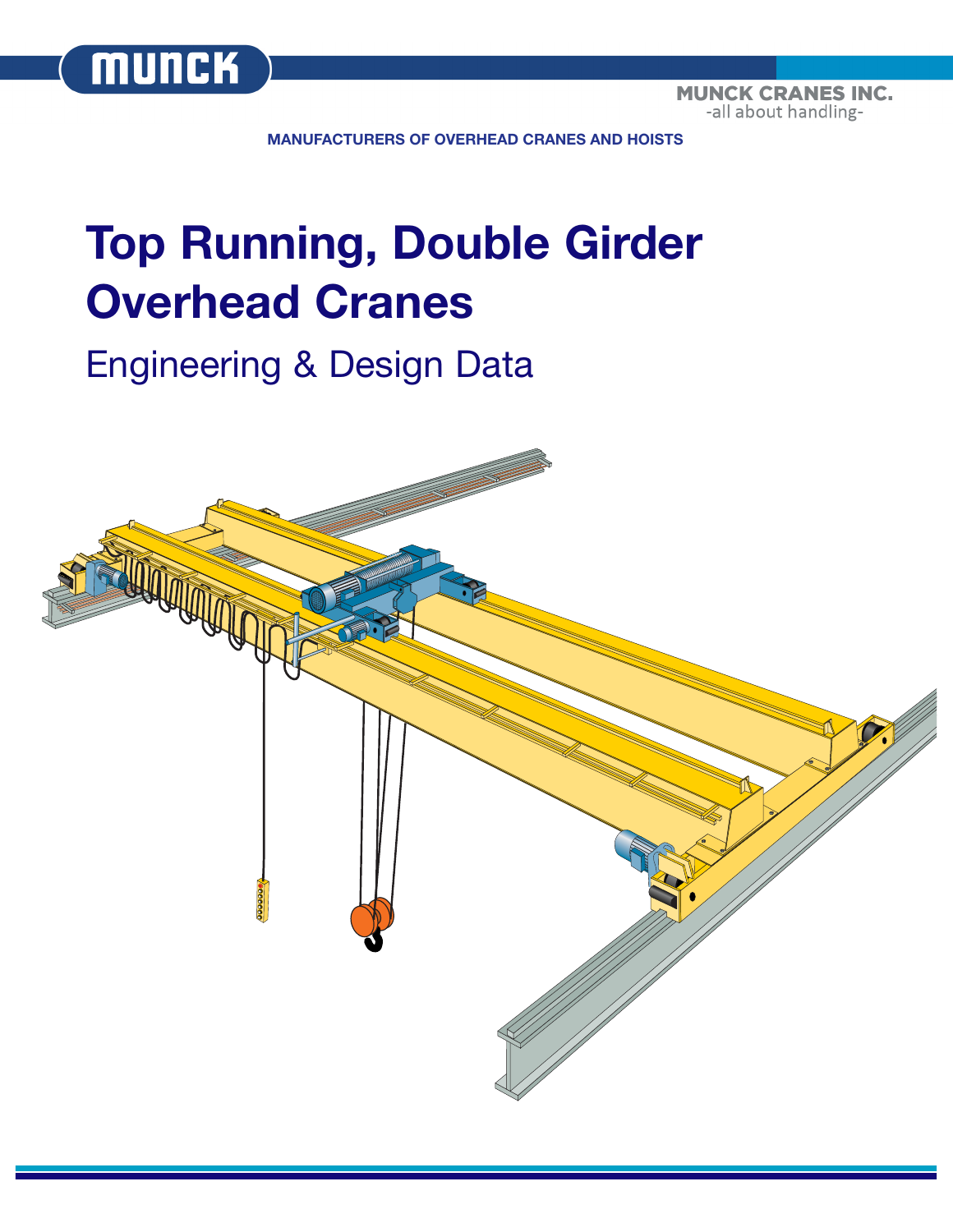**MUNCK** 

**TOTAL CRANE SYSTEMS** -all about handling-

### **Crane Reference Diagram**

All data may be referenced to the following crane diagram. Travel speeds are nominal and may vary ±10%. Other travel speeds are available on request. Dimensions E & F are given at high hook and are measured from the centerline of the runway rail to the centerline of the hoist hook and do not take into consideration the downshop conductor system.



\* 8" Minimum for 5-15 tonne capacity

10" Minimum for 20-70 tonne capacity

Munck Cranes Inc. assumes no responsibility for, but not limited to, any events or damages which occur as a result of the use of any data contained in this brochure. It should be noted that these figures are supplied to give a general understanding of the specifications relating to any particular capacity of top running, double girder, overhead crane and should not be taken as a basis for construction of any kind. All calculations for actual work to be performed should be done so only by a recognized professional in the industry and only after the unique situations and circumstances to the particular job or job site are considered.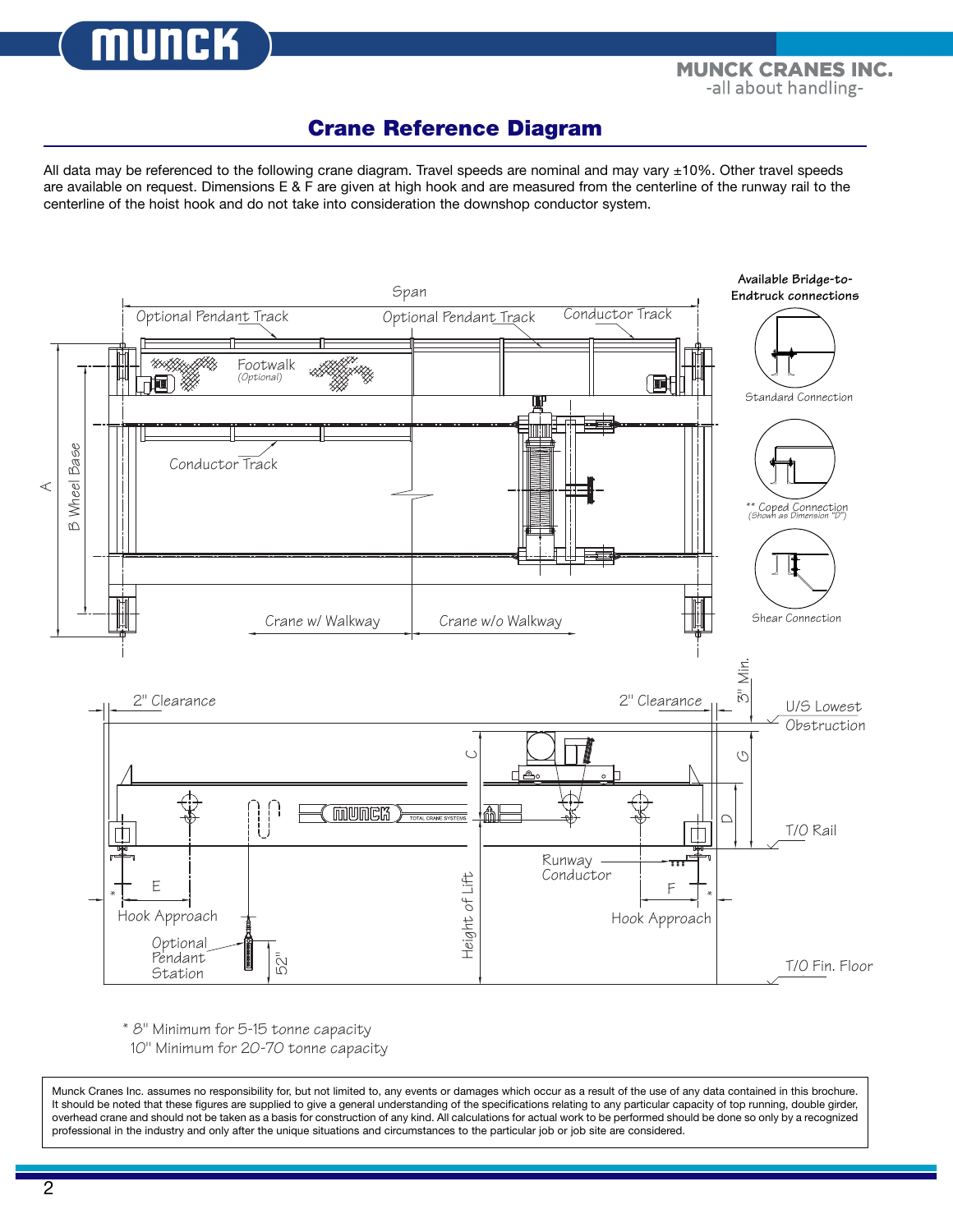| <b>HOIST DATA</b>                                                  |                                                  |                                   |                                                 |                                                          |                                                     |                                               |                                                   | <b>CRANE DATA</b>      |                          |                          |                   |            |                                                         |                                                      |
|--------------------------------------------------------------------|--------------------------------------------------|-----------------------------------|-------------------------------------------------|----------------------------------------------------------|-----------------------------------------------------|-----------------------------------------------|---------------------------------------------------|------------------------|--------------------------|--------------------------|-------------------|------------|---------------------------------------------------------|------------------------------------------------------|
| Crane<br>Capacity<br>(Tonnes)                                      | <b>Hoist</b><br>Model                            | Available<br>Lift Height<br>(ft.) | <b>Trolley</b><br><b>Hoist Weight</b><br>(lbs.) | C                                                        | E                                                   | F                                             | Hoist<br>Speed<br>(ft./min.)                      | <b>SPAN</b><br>(ft.)   | $\mathsf{A}$             | B                        | $D^{**}$<br>(in.) | G<br>(in.) | <b>Crane Weight</b><br><b>Excluding Hoist</b><br>(lbs.) | <b>Maximum Static</b><br><b>Wheel Load</b><br>(lbs.) |
|                                                                    |                                                  |                                   |                                                 |                                                          |                                                     |                                               |                                                   | $-20$                  | $10'-8"$                 | $9' - 6"$                | 13                | 32         | 2735                                                    | 4150                                                 |
|                                                                    |                                                  |                                   |                                                 |                                                          |                                                     |                                               |                                                   | $21 - 25$              | $10'-8"$                 | $9' - 6"$                | 15                | 34         | 3435                                                    | 4405                                                 |
|                                                                    |                                                  |                                   |                                                 |                                                          |                                                     |                                               |                                                   | $26 - 30$              | $10'-8"$                 | $9' - 6"$                | 16                | 35         | 4415                                                    | 4705                                                 |
|                                                                    |                                                  |                                   |                                                 |                                                          |                                                     |                                               |                                                   | $31 - 35$              | $10'-8"$                 | $9' - 6"$                | 19                | 38         | 5600                                                    | 5040                                                 |
|                                                                    |                                                  |                                   |                                                 |                                                          |                                                     |                                               |                                                   | 36-40                  | $10'-8"$                 | $9' - 6"$                | 19                | 38         | 6990                                                    | 5420                                                 |
|                                                                    | 3101-1426<br>3101-2426                           |                                   |                                                 |                                                          |                                                     |                                               | Single                                            | $41 - 45$              | $10'-8''$                | $9' - 6"$                | 21                | 40         | 8190                                                    | 5740                                                 |
|                                                                    |                                                  | 23<br>33                          | 990<br>1015<br>1035<br>1125                     | $2'-2"$<br>$2'-2"$<br>$2'-2"$                            | $2'-4"$<br>$2'-4"$                                  | $2'-1$ "<br>$2'-1$ "                          | Speed:<br>15.5                                    | 46-50<br>$51 - 55$     | $10'-8"$<br>$10'-8"$     | $9'-6''$<br>$9' - 6"$    | 24<br>24          | 43<br>43   | 10075<br>11745                                          | 6225<br>6660                                         |
| 3                                                                  | 3101-3426                                        | 41                                |                                                 |                                                          | $2'-4"$                                             | $2'-1$ "                                      |                                                   | 56-60                  | $10'-8"$                 | $9' - 6"$                | 27                | 46         | 14435                                                   | 7345                                                 |
|                                                                    | 3101-4426                                        | 56 *                              |                                                 | $2'-2"$                                                  | $2'-4"$                                             | $2' - 1''$                                    | Two                                               | $61 - 65$              | $10'-10"$                | $9' - 6"$                | 35                | 54         | 15220                                                   | 7555                                                 |
|                                                                    | 3101-5426                                        | $70*$                             | 1145                                            | $2'-2"$                                                  | $2'-4"$                                             | $2' - 1"$                                     | Speed:                                            | 66-70                  | $13'-4"$                 | $12 - 0$ "               | 38                | 57         | 17370                                                   | 8100                                                 |
|                                                                    |                                                  |                                   |                                                 |                                                          |                                                     |                                               | 15.5 & 2.4                                        | $71 - 75$              | $13'-4"$                 | $12 - 0$ "               | 39                | 58         | 19410                                                   | 8615                                                 |
|                                                                    |                                                  |                                   |                                                 |                                                          |                                                     |                                               |                                                   | 76-80                  | $13'-4"$                 | $12 - 0$ "               | 42                | 61         | 21560                                                   | 9165                                                 |
|                                                                    |                                                  |                                   |                                                 |                                                          |                                                     |                                               |                                                   | $81 - 85$              | $16'-4"$                 | $15'-0$ "                | 44                | 63         | 24295                                                   | 9850                                                 |
|                                                                    |                                                  |                                   |                                                 |                                                          |                                                     |                                               |                                                   | 86-90                  | $16' - 4"$               | $15 - 0$ "               | 49                | 68         | 27800                                                   | 10735                                                |
|                                                                    |                                                  |                                   |                                                 |                                                          |                                                     |                                               |                                                   | 91-95<br>96-100        | $16'-4"$<br>$16' - 4"$   | $15'-0$ "<br>$15 - 0$    | 50<br>51          | 69<br>70   | 30800<br>32485                                          | 11490<br>11915                                       |
|                                                                    |                                                  |                                   |                                                 |                                                          |                                                     |                                               |                                                   | $-20$                  | $10'-8"$                 | $9' - 6"$                | 15                | 34         | 3075                                                    | 6205                                                 |
|                                                                    |                                                  |                                   |                                                 |                                                          |                                                     |                                               |                                                   | $21 - 25$              | $10'-8"$                 | $9' - 6"$                | 16                | 35         | 3975                                                    | 6560                                                 |
|                                                                    |                                                  |                                   |                                                 |                                                          | $2'-4"$<br>$2'-4"$<br>$2'-4"$                       |                                               |                                                   | $26 - 30$              | $10'-8"$                 | $9' - 6"$                | 19                | 38         | 5395                                                    | 6995                                                 |
|                                                                    |                                                  |                                   |                                                 |                                                          |                                                     |                                               |                                                   | $31 - 35$              | $10'-10"$                | $9' - 6"$                | 19                | 38         | 7055                                                    | 7475                                                 |
|                                                                    |                                                  |                                   |                                                 | $2'-2"$<br>$2 - 2"$<br>$2'-2"$<br>$2'-2"$<br>$2'-2"$     |                                                     |                                               |                                                   | 36-40                  | $10'-10"$                | $9' - 6"$                | 21                | 40         | 8600                                                    | 7900                                                 |
|                                                                    |                                                  |                                   |                                                 |                                                          |                                                     |                                               | Single                                            | $41 - 45$              | $10'-10"$                | $9' - 6"$                | 24                | 43         | 9475                                                    | 8160                                                 |
|                                                                    | 3111-1426<br>3111-2426                           | 23<br>33                          | 990                                             |                                                          |                                                     | $2' - 1"$<br>$2'-1$ "                         | Speed:<br>15.5                                    | 46-50<br>$51 - 55$     | $10'-10"$<br>$10'-10"$   | $9' - 6"$<br>$9' - 6"$   | 24<br>32          | 43<br>51   | 11705<br>11750                                          | 8745<br>8780                                         |
| 5                                                                  | 3111-3426                                        | 41                                | 1015<br>1035                                    |                                                          |                                                     | $2'-1$ "                                      |                                                   | 56-60                  | $10'-10"$                | $9' - 6"$                | 32                | 51         | 13050                                                   | 9125                                                 |
|                                                                    | 3111-4426                                        | 56 *                              | 1125                                            |                                                          | $2'-4"$                                             | $2'-1"$                                       | Two                                               | $61 - 65$              | $10'-10"$                | $9' - 6"$                | 35                | 54         | 15220                                                   | 9685                                                 |
|                                                                    | 3111-5426                                        | $70*$                             | 1145                                            |                                                          | $2'-4"$                                             | $2'-1$ "                                      | Speed:                                            | 66-70                  | $13'-4"$                 | $12 - 0$ "               | 38                | 57         | 17195                                                   | 10190                                                |
|                                                                    |                                                  |                                   |                                                 |                                                          |                                                     |                                               | 15.5 & 2.4                                        | $71 - 75$              | $13'-4"$                 | $12 - 0$ "               | 39                | 58         | 18950                                                   | 10640                                                |
|                                                                    |                                                  |                                   |                                                 |                                                          |                                                     |                                               |                                                   | 76-80                  | $13'-4"$                 | $12'-0$ "                | 42                | 61         | 21570                                                   | 11310                                                |
|                                                                    |                                                  |                                   |                                                 |                                                          |                                                     |                                               |                                                   | $81 - 85$              | $16'-4"$                 | $15 - 0$ "               | 44                | 63         | 24545                                                   | 12060                                                |
|                                                                    |                                                  |                                   |                                                 |                                                          |                                                     |                                               |                                                   | 86-90                  | $16'-4"$                 | $15'-0$ "                | 49                | 68         | 28010                                                   | 12935                                                |
|                                                                    |                                                  |                                   |                                                 |                                                          |                                                     |                                               |                                                   | 91-95<br>96-100        | $16' - 4"$<br>$16'-4"$   | $15 - 0$ "<br>$15 - 0$ " | 50<br>51          | 69<br>70   | 30875<br>32565                                          | 13605<br>14090                                       |
|                                                                    |                                                  |                                   | 1210<br>1255<br>1390<br>1540<br>1585            |                                                          |                                                     |                                               | Single<br>Speed:<br>16<br>Two<br>Speed:<br>16 & 5 | $-20$                  | $10' - 10"$              | $9' - 6"$                | 17                | 38         | 3660                                                    | 9010                                                 |
|                                                                    |                                                  |                                   |                                                 |                                                          |                                                     |                                               |                                                   | $21 - 25$              | $10'-10"$                | $9' - 6"$                | 19                | 40         | 4945                                                    | 9520                                                 |
|                                                                    |                                                  |                                   |                                                 |                                                          |                                                     |                                               |                                                   | 26-30                  | $10'-10"$                | $9' - 6"$                | 19                | 40         | 6275                                                    | 9980                                                 |
|                                                                    |                                                  |                                   |                                                 |                                                          |                                                     |                                               |                                                   | $31 - 35$              | $10'-10"$                | $9' - 6"$                | 21                | 42         | 7315                                                    | 10330                                                |
|                                                                    | 3121-1426<br>3121-2426<br>3121-3426              | 21<br>29<br>40<br>55 *<br>68 *    |                                                 |                                                          |                                                     |                                               |                                                   | $36 - 40$<br>$41 - 45$ | $10'-10"$                | $9' - 6"$<br>$9' - 6"$   | 24                | 45<br>45   | 9180<br>11135                                           | 10865<br>11405                                       |
|                                                                    |                                                  |                                   |                                                 | $2'-9''$<br>$2 - 9"$<br>$2 - 9"$<br>$2'-9''$<br>$2 - 9"$ | $2'-4"$<br>$2'-4"$<br>$2'-4"$<br>$2'-4"$<br>$2'-4"$ | $2'-1"$                                       |                                                   | 46-50                  | $10'-10"$<br>$10'-10"$   | $9' - 6"$                | 24<br>27          | 48         | 13090                                                   | 11935                                                |
|                                                                    |                                                  |                                   |                                                 |                                                          |                                                     | $2'-1$ "<br>$2' - 1''$<br>$2'-1$ "<br>$2'-1"$ |                                                   | $51 - 55$              | $10'-10"$                | $9' - 6"$                | 35                | 56         | 12340                                                   | 11785                                                |
| 7.5                                                                |                                                  |                                   |                                                 |                                                          |                                                     |                                               |                                                   | 56-60                  | $10'-10"$                | $9' - 6"$                | 35                | 56         | 13625                                                   | 12135                                                |
|                                                                    | 3121-4426                                        |                                   |                                                 |                                                          |                                                     |                                               |                                                   | 61-65                  | $10'-10"$                | $9' - 6"$                | 38                | 59         | 16085                                                   | 12775                                                |
|                                                                    | 3121-5426                                        |                                   |                                                 |                                                          |                                                     |                                               |                                                   | 66-70                  | $13 - 4"$                | $12 - 0$ "               | 38                | 59         | 17700                                                   | 13200                                                |
|                                                                    |                                                  |                                   |                                                 |                                                          |                                                     |                                               |                                                   | $71 - 75$              | $13'-5''$                | $12 - 0$ "               | 39                | 60         | 19425                                                   | 13645                                                |
|                                                                    |                                                  |                                   |                                                 |                                                          |                                                     |                                               |                                                   | 76-80<br>$81 - 85$     | $13' - 7"$<br>$16' - 7"$ | $12 - 0$ "<br>$15 - 0$ " | 42<br>44          | 63<br>65   | 22225<br>24785                                          | 14365<br>15015                                       |
|                                                                    |                                                  |                                   |                                                 |                                                          |                                                     |                                               |                                                   | 86-90                  | $16' - 7"$               | $15 - 0$ "               | 49                | 70         | 28290                                                   | 15905                                                |
|                                                                    |                                                  |                                   |                                                 |                                                          |                                                     |                                               |                                                   | 91-95                  | $16'-7''$                | $15 - 0$ "               | 50                | 71         | 30065                                                   | 16365                                                |
|                                                                    |                                                  |                                   |                                                 |                                                          |                                                     |                                               |                                                   | 96-100                 | $16' - 7"$               | $15 - 0$ "               | 51                | 72         | 32755                                                   | 17045                                                |
|                                                                    |                                                  |                                   |                                                 |                                                          |                                                     |                                               |                                                   | $-20$                  | $10'-10"$                | $9' - 6"$                | 17                | 38         | 3890                                                    | 11555                                                |
|                                                                    |                                                  |                                   |                                                 |                                                          |                                                     |                                               |                                                   | $21 - 25$              | $10'-10"$                | $9' - 6"$                | 19                | 40         | 4885                                                    | 12050                                                |
|                                                                    |                                                  |                                   |                                                 |                                                          |                                                     |                                               |                                                   | $26 - 30$              | $10'-10"$                | $9'-6''$                 | 21                | 42         | 6520                                                    | 12625                                                |
|                                                                    |                                                  |                                   |                                                 |                                                          |                                                     |                                               |                                                   | $31 - 35$<br>$36 - 40$ | $10'-10"$<br>$10'-10"$   | $9' - 6"$<br>$9'-6''$    | 24<br>24          | 45<br>45   | 7740<br>10090                                           | 13045<br>13725                                       |
|                                                                    |                                                  |                                   |                                                 |                                                          |                                                     |                                               | Single                                            | $41 - 45$              | $10'-10"$                | $9' - 6"$                | 27                | 48         | 11935                                                   | 14255                                                |
|                                                                    | 3122-1426                                        | 21                                | 1265                                            | $2 - 9"$                                                 | $2'-4"$                                             | $2' - 1''$                                    | Speed:                                            | 46-50                  | $10'-10"$                | $9' - 6"$                | 35                | 56         | 11280                                                   | 14145                                                |
|                                                                    | 3122-2426<br>3122-3426<br>3122-4426<br>3122-5426 | 29<br>40<br>55 *<br>69*           | 1310                                            | $2 - 9"$                                                 | $2'-4"$<br>$2'-4"$<br>$2'-4"$<br>$2'-4"$            | $2'-1$ "                                      | 16                                                | $51 - 55$              | $11'-0''$                | $9' - 6"$                | 38                | 59         | 13735                                                   | 14805                                                |
| 10                                                                 |                                                  |                                   | 1445                                            | $2 - 9"$                                                 |                                                     | $2' - 1"$                                     |                                                   | 56-60                  | $11'-0''$                | $9' - 6"$                | 38                | 59         | 15035                                                   | 15165                                                |
|                                                                    |                                                  |                                   | 1595<br>1640                                    | $2 - 9"$<br>$2 - 9"$                                     |                                                     | $2'-1$ "                                      | Two                                               | 61-65                  | $11'-0''$                | $9' - 6"$                | 40                | 61         | 17180                                                   | 15735                                                |
|                                                                    |                                                  |                                   |                                                 |                                                          |                                                     | $2'-1"$                                       | Speed:<br>16 & 5                                  | 66-70<br>$71 - 75$     | $13'-7''$<br>$13'-7''$   | $12 - 0$ "<br>$12 - 0$ " | 42<br>44          | 63<br>65   | 19100<br>21215                                          | 16245<br>16795                                       |
|                                                                    |                                                  |                                   |                                                 |                                                          |                                                     |                                               |                                                   | 76-80                  | $13'-7''$                | $12'-0''$                | 45                | 66         | 23130                                                   | 17295                                                |
|                                                                    |                                                  |                                   |                                                 |                                                          |                                                     |                                               |                                                   | 81-85                  | $16' - 7"$               | $15 - 0$ "               | 49                | 70         | 26380                                                   | 18125                                                |
|                                                                    |                                                  |                                   |                                                 |                                                          |                                                     |                                               |                                                   | 86-90                  | $16'-7''$                | $15'-0$ "                | 49                | 70         | 28425                                                   | 18650                                                |
|                                                                    |                                                  |                                   |                                                 |                                                          |                                                     |                                               |                                                   | 91-95                  | $16' - 7"$               | $15 - 0$ "               | 49                | 70         | 31695                                                   | 19490                                                |
| * Note: Crane wheel base (B) may vary with these hoist selections. |                                                  |                                   |                                                 |                                                          |                                                     |                                               |                                                   | 96-100                 | $16'-7''$                | $15 - 0$ "               | 51                | 72         | 34010                                                   | 20075                                                |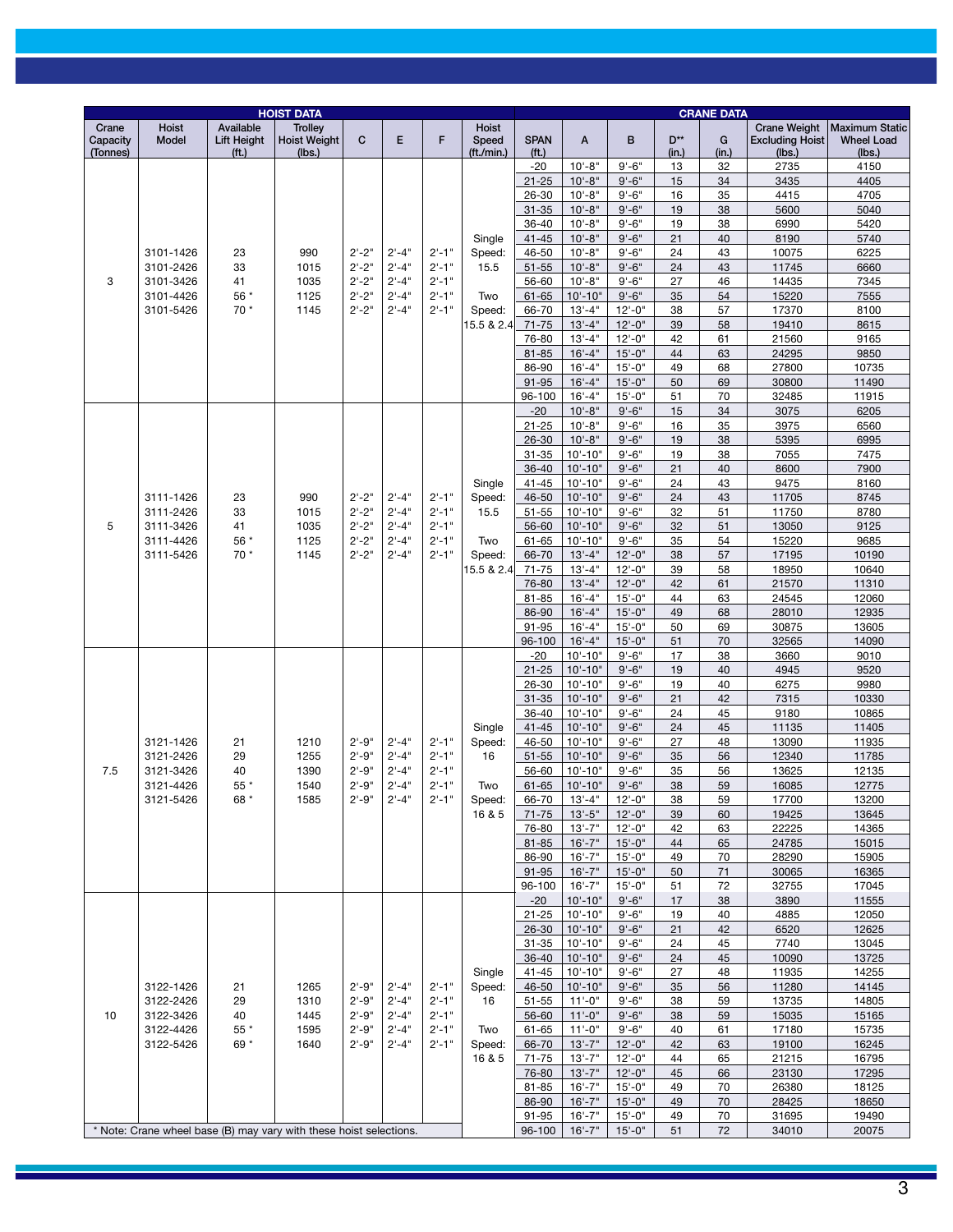# **MUNCK**

### **TOTAL CRANE SYSTEMS**

|                               | <b>HOIST DATA</b>                                                  |                                   |                                                 |                                              |                                 |                                                |                                                   |                        | <b>CRANE DATA</b>        |                         |                              |            |                                                         |                                               |
|-------------------------------|--------------------------------------------------------------------|-----------------------------------|-------------------------------------------------|----------------------------------------------|---------------------------------|------------------------------------------------|---------------------------------------------------|------------------------|--------------------------|-------------------------|------------------------------|------------|---------------------------------------------------------|-----------------------------------------------|
| Crane<br>Capacity<br>(Tonnes) | Hoist<br>Model                                                     | Available<br>Lift Height<br>(ft.) | <b>Trolley</b><br><b>Hoist Weight</b><br>(lbs.) | C                                            | E                               | F                                              | Hoist<br>Speed<br>( <i>ft</i> ./min.)             | <b>SPAN</b><br>(ft.)   | A                        | B                       | $D \bullet \bullet$<br>(in.) | G<br>(in.) | <b>Crane Weight</b><br><b>Excluding Hoist</b><br>(lbs.) | Maximum Static<br><b>Wheel Load</b><br>(lbs.) |
|                               |                                                                    |                                   |                                                 |                                              |                                 |                                                |                                                   | $-20$                  | $11'-0''$                | $9' - 6"$               | 21                           | 47         | 5165                                                    | 16810                                         |
|                               |                                                                    |                                   |                                                 |                                              |                                 |                                                |                                                   | $21 - 25$              | $11'-0''$                | $9' - 6''$              | 21                           | 47         | 6530                                                    | 17590                                         |
|                               |                                                                    |                                   |                                                 |                                              |                                 |                                                |                                                   | 26-30                  | $11'-0''$                | $9' - 6"$               | 24                           | 50         | 7835                                                    | 18215                                         |
|                               |                                                                    |                                   |                                                 |                                              |                                 |                                                |                                                   | $31 - 35$              | $11'-0''$                | $9' - 6"$               | 24                           | 50         | 10295                                                   | 19040                                         |
|                               |                                                                    |                                   |                                                 |                                              |                                 |                                                |                                                   | 36-40                  | $11'-0''$                | $9' - 6''$              | 27                           | 53         | 11990                                                   | 19625                                         |
|                               |                                                                    |                                   |                                                 |                                              |                                 |                                                | Single                                            | $41 - 45$              | $11'-0''$                | $9' - 6"$               | 38                           | 64         | 11555                                                   | 19635                                         |
|                               |                                                                    |                                   |                                                 |                                              |                                 |                                                | Speed:                                            | 46-50                  | $11'-2"$                 | $9' - 6''$              | 38                           | 64         | 13710                                                   | 20275                                         |
|                               | 3131-1426                                                          | 26                                | 2115                                            | $3'-3''$                                     | $2'-8''$                        | $2'-6''$                                       | 16                                                | $51 - 55$              | $11'-2"$                 | $9' - 6"$               | 41                           | 67         | 15600                                                   | 20830                                         |
| 15                            | 3131-2426                                                          | 36                                | 2180                                            | $3'-3''$                                     | $2'-8''$                        | $2'-6''$                                       |                                                   | 56-60                  | $11'-2"$                 | $9' - 6"$               | 43                           | 69         | 17515                                                   | 21375                                         |
|                               | 3131-3426                                                          | 49                                | 2325                                            | $3'-3''$                                     | $2'-8''$                        | $2'-6''$                                       | Two                                               | $61 - 65$              | $11'-2"$                 | $9' - 6"$               | 49                           | 75         | 20105                                                   | 23500                                         |
|                               | 3131-4426                                                          | $70*$                             | 2465                                            | $3'-3''$                                     | $2'-8''$                        | $2'-6''$                                       | Speed:                                            | 66-70                  | $13'-9''$                | $12 - 0$ "              | 49                           | 75         | 22120                                                   | 22630                                         |
|                               |                                                                    |                                   |                                                 |                                              |                                 |                                                | 16 & 5                                            | $71 - 75$              | $13'-9''$                | $12'-0$ "               | 49                           | 75         | 25015                                                   | 23395                                         |
|                               |                                                                    |                                   |                                                 |                                              |                                 |                                                |                                                   | 76-80                  | $13'-9''$                | $12 - 0$ "              | 50                           | 76         | 27280                                                   | 24000                                         |
|                               |                                                                    |                                   |                                                 |                                              |                                 |                                                |                                                   | $81 - 85$              | $16'-9''$                | $15'-0$ "               | 50                           | 76         | 32200                                                   | 25260                                         |
|                               |                                                                    |                                   |                                                 |                                              |                                 |                                                |                                                   | 86-90                  | $16'-9''$                | $15 - 0$ "              | 52                           | 78         | 34755                                                   | 25930                                         |
|                               |                                                                    |                                   |                                                 |                                              |                                 |                                                |                                                   | $91 - 95$              | $16'-9''$                | $15 - 0$ "              | 53                           | 79         | 38345                                                   | 26855                                         |
|                               |                                                                    |                                   |                                                 |                                              |                                 |                                                |                                                   | 96-100<br>$-20$        | $16'-9''$<br>$11'-2"$    | $15 - 0$ "              | 56                           | 82         | 41350                                                   | 27625                                         |
|                               |                                                                    |                                   |                                                 |                                              |                                 |                                                |                                                   | $21 - 25$              | $11'-2"$                 | $9' - 6"$<br>$9' - 6"$  | 20<br>24                     | 49<br>53   | 6000<br>7320                                            | 22310<br>23235                                |
|                               |                                                                    |                                   |                                                 |                                              |                                 |                                                |                                                   | 26-30                  | $11'-2"$                 | $9' - 6"$               | 25                           | 54         | 9375                                                    | 24145                                         |
|                               |                                                                    |                                   |                                                 |                                              |                                 |                                                |                                                   | $31 - 35$              | $11'-2"$                 | $9' - 6"$               | 28                           | 57         | 11680                                                   | 25005                                         |
|                               |                                                                    |                                   |                                                 |                                              |                                 |                                                |                                                   | 36-40                  | $11'-2"$                 | $9' - 6"$               | 39                           | 68         | 11530                                                   | 25180                                         |
|                               |                                                                    |                                   |                                                 | $3'-5''$<br>$3'-5''$<br>$3'-5''$<br>$3'-5''$ | $2'-8''$<br>$2'-8''$<br>$2'-8"$ |                                                | Single                                            | $41 - 45$              | $11'-2"$                 | $9' - 6''$              | 42                           | 71         | 13100                                                   | 25740                                         |
|                               |                                                                    |                                   |                                                 |                                              |                                 |                                                | Speed:                                            | 46-50                  | $11'-3''$                | $9' - 6"$               | 46                           | 75         | 15070                                                   | 26360                                         |
|                               | 3141-1426                                                          | 26                                | 2970<br>3125<br>3235<br>3565                    |                                              |                                 | $2'-6''$<br>$2'-6''$                           | 16                                                | $51 - 55$              | $11'-3''$                | $9' - 6''$              | 50                           | 79         | 17575                                                   | 27095                                         |
| 20                            | 3141-2426                                                          | 39 *<br>63 *                      |                                                 |                                              |                                 |                                                |                                                   | 56-60                  | $11'-3''$                | $9' - 6"$               | 50                           | 79         | 19655                                                   | 27705                                         |
|                               | 3141-3426                                                          |                                   |                                                 |                                              |                                 | $2'-6''$                                       | Two                                               | 61-65                  | $11'-3''$                | $9' - 6"$               | 50                           | 79         | 22000                                                   | 28370                                         |
|                               | 3141-5426                                                          | 82 *                              |                                                 |                                              | $2'-8''$                        | $2'-6''$                                       | Speed:                                            | 66-70                  | $13'-9''$                | $12 - 0$ "              | 51                           | 80         | 25750                                                   | 29370                                         |
|                               |                                                                    |                                   |                                                 |                                              |                                 |                                                | 16 & 5                                            | $71 - 75$              | $13'-9''$                | $12 - 0$ "              | 53                           | 82         | 28410                                                   | 30100                                         |
|                               |                                                                    |                                   |                                                 |                                              |                                 |                                                |                                                   | 76-80                  | $13'-9''$                | $12'-0$ "               | 56                           | 85         | 31220                                                   | 30845                                         |
|                               |                                                                    |                                   |                                                 |                                              |                                 |                                                |                                                   | $81 - 85$              | $17' - 1''$              | $15 - 0$ "              | 56                           | 85         | 36655                                                   | 32250                                         |
|                               |                                                                    |                                   |                                                 |                                              |                                 |                                                |                                                   | 86-90                  | $17'-1$ "                | $15 - 0$ "              | 63                           | 92         | 40715                                                   | 33300                                         |
|                               |                                                                    |                                   |                                                 |                                              |                                 |                                                |                                                   | $91 - 95$              | $17' - 1''$              | $15 - 0$ "              | 63                           | 92         | 44885                                                   | 34380                                         |
|                               |                                                                    |                                   |                                                 |                                              |                                 |                                                |                                                   | 96-100                 | $17' - 1''$              | $15 - 0$ "              | 63                           | 92         | 46955                                                   | 34925                                         |
|                               | 3131-1626<br>3131-2626<br>3131-3626<br>3131-4626                   | 17<br>24<br>$33*$<br>46 *         |                                                 |                                              |                                 |                                                | Single<br>Speed:<br>11<br>Two<br>Speed:<br>11 & 4 | $-20$                  | $11'-2"$                 | $9' - 6''$              | 20                           | 48         | 6535                                                    | 26430                                         |
|                               |                                                                    |                                   |                                                 |                                              |                                 |                                                |                                                   | $21 - 25$              | $11'-2"$<br>$11'-2"$     | $9' - 6"$               | 24                           | 52         | 7795                                                    | 27655                                         |
|                               |                                                                    |                                   |                                                 |                                              |                                 |                                                |                                                   | $26 - 30$<br>$31 - 35$ | $11'-2"$                 | $9' - 6"$<br>$9' - 6''$ | 27<br>28                     | 55<br>56   | 10010<br>13075                                          | 28815<br>30015                                |
|                               |                                                                    |                                   |                                                 |                                              |                                 |                                                |                                                   | 36-40                  | $11'-2"$                 | $9' - 6"$               | 39                           | 67         | 12115                                                   | 30100                                         |
|                               |                                                                    |                                   |                                                 |                                              |                                 |                                                |                                                   | $41 - 45$              | $11' - 2"$               | $9' - 6"$               | 43                           | 71         | 13920                                                   | 30800                                         |
|                               |                                                                    |                                   |                                                 |                                              |                                 |                                                |                                                   | 46-50                  | $11'-2"$                 | $9' - 6"$               | 47                           | 75         | 15975                                                   | 31520                                         |
|                               |                                                                    |                                   | 2995<br>3105<br>3545<br>3685                    | $4 - 7"$<br>$4'-7''$<br>$4'-7''$<br>$4'-7"$  | $3'-2"$                         | $3'-1$ "<br>$3'-1$ "<br>$3'-1$ "<br>$3' - 1''$ |                                                   | $51 - 55$              | $14'-1$ "                | $12 - 0$ "              | 50                           | 78         | 20325                                                   | 32770                                         |
| 25                            |                                                                    |                                   |                                                 |                                              | $3'-2"$<br>$3'-2"$<br>$3'-2"$   |                                                |                                                   | 56-60                  | $14 - 1"$                | $12 - 0$ "              | 48                           | 76         | 22600                                                   | 33475                                         |
|                               |                                                                    |                                   |                                                 |                                              |                                 |                                                |                                                   | $61 - 65$              | $14'-1$ "                | $12 - 0$ "              | 51                           | 79         | 25545                                                   | 34330                                         |
|                               |                                                                    |                                   |                                                 |                                              |                                 |                                                |                                                   | 66-70                  | $14 - 1"$                | $12 - 0$ "              | 55                           | 83         | 27740                                                   | 34980                                         |
|                               |                                                                    |                                   |                                                 |                                              |                                 |                                                |                                                   | $71 - 75$              | $14'-1$ "                | $12 - 0$ "              | 56                           | 84         | 31370                                                   | 35975                                         |
|                               |                                                                    |                                   |                                                 |                                              |                                 |                                                |                                                   | 76-80                  | $14 - 1"$                | $12 - 0$ "              | 57                           | 85         | 34600                                                   | 36855                                         |
|                               |                                                                    |                                   |                                                 |                                              |                                 |                                                |                                                   | $81 - 85$              | $17'-1$ "                | $15 - 0$ "              | 58                           | 86         | 39665                                                   | 38190                                         |
|                               |                                                                    |                                   |                                                 |                                              |                                 |                                                |                                                   | 86-90                  | $17'-1$ "                | $15 - 0$ "              | 63                           | 91         | 42500                                                   | 38960                                         |
|                               |                                                                    |                                   |                                                 |                                              |                                 |                                                |                                                   | $91 - 95$              | $17'-1$ "                | $15'-0$ "               | 63                           | 91         | 46655<br>50425                                          | 40050                                         |
|                               |                                                                    |                                   |                                                 |                                              |                                 |                                                |                                                   | 96-100<br>$-20$        | $17' - 1''$<br>$11'-5''$ | $15 - 0$ "<br>$9' - 6"$ | 63<br>25                     | 91<br>61   | 7725                                                    | 41040<br>32100                                |
|                               |                                                                    |                                   |                                                 |                                              |                                 |                                                |                                                   | $21 - 25$              | $11'-5$                  | $9' - 6"$               | 25                           | 61         | 9890                                                    | 33665                                         |
|                               |                                                                    |                                   |                                                 |                                              |                                 |                                                |                                                   | $26 - 30$              | $11'-5''$                | $9' - 6"$               | 28                           | 64         | 11745                                                   | 34810                                         |
|                               |                                                                    |                                   |                                                 |                                              |                                 |                                                |                                                   | $31 - 35$              | $11'-5''$                | $9' - 6"$               | 39                           | 75         | 11980                                                   | 35355                                         |
|                               |                                                                    |                                   |                                                 |                                              |                                 |                                                |                                                   | $36 - 40$              | $11'-7''$                | $9' - 6"$               | 42                           | 78         | 13940                                                   | 36245                                         |
|                               |                                                                    |                                   |                                                 |                                              |                                 |                                                | Single                                            | $41 - 45$              | $14 - 1$ "               | $12 - 0$ "              | 45                           | 81         | 16330                                                   | 37090                                         |
|                               |                                                                    |                                   |                                                 |                                              |                                 |                                                | Speed:                                            | 46-50                  | $14'-1$ "                | $12 - 0$ "              | 50                           | 86         | 18700                                                   | 37915                                         |
|                               | 3141-1626                                                          | 17                                | 3875                                            | $5 - 9"$                                     | $3'-4"$                         | $2' - 11"$                                     | 11                                                | $51 - 55$              | $14 - 1$ "               | $12 - 0$ "              | 51                           | 87         | 20885                                                   | 38645                                         |
| 30                            | 3141-2626                                                          | 26                                | 3985                                            | $5 - 9"$                                     | $3'-4"$<br>$3'-4"$<br>$3'-4"$   | $2' - 11"$                                     |                                                   | 56-60                  | $14 - 1"$                | $12 - 0$ "              | 51                           | 87         | 24100                                                   | 39600                                         |
|                               | 3141-3626                                                          | 42 *                              | 4425                                            | 5'-9"                                        |                                 | $2' - 11"$                                     | Two                                               | $61 - 65$              | $14 - 1$ "               | $12 - 0$ "              | 54                           | 90         | 26655                                                   | 40375                                         |
|                               | 3141-5626                                                          | 55 *                              | 4565                                            | $5 - 9"$                                     |                                 | $2' - 11"$                                     | Speed:                                            | 66-70                  | $14'-1$ "                | $12 - 0$ "              | 57                           | 93         | 29630                                                   | 41230                                         |
|                               |                                                                    |                                   |                                                 |                                              |                                 |                                                | 11 & 4                                            | $71 - 75$<br>76-80     | $14 - 1"$<br>$14 - 1"$   | $12 - 0$ "<br>$12'-0$ " | 62<br>62                     | 98         | 32945<br>37635                                          | 42155<br>43415                                |
|                               |                                                                    |                                   |                                                 |                                              |                                 |                                                |                                                   | 81-85                  | $17 - 1"$                | $15 - 0$ "              | 63                           | 98<br>99   | 41000                                                   | 44330                                         |
|                               |                                                                    |                                   |                                                 |                                              |                                 |                                                |                                                   | 86-90                  | $17'-1$ "                | $15'-0$ "               | 63                           | 99         | 45550                                                   | 45535                                         |
|                               |                                                                    |                                   |                                                 |                                              |                                 |                                                |                                                   | 91-95                  | $17' - 1''$              | $15 - 0$ "              | 67                           | 103        | 49385                                                   | 46555                                         |
|                               | * Note: Crane wheel base (B) may vary with these hoist selections. |                                   |                                                 | 96-100                                       | $17' - 1''$                     | $15 - 0$ "                                     | 67                                                | 103                    | 53845                    | 47720                   |                              |            |                                                         |                                               |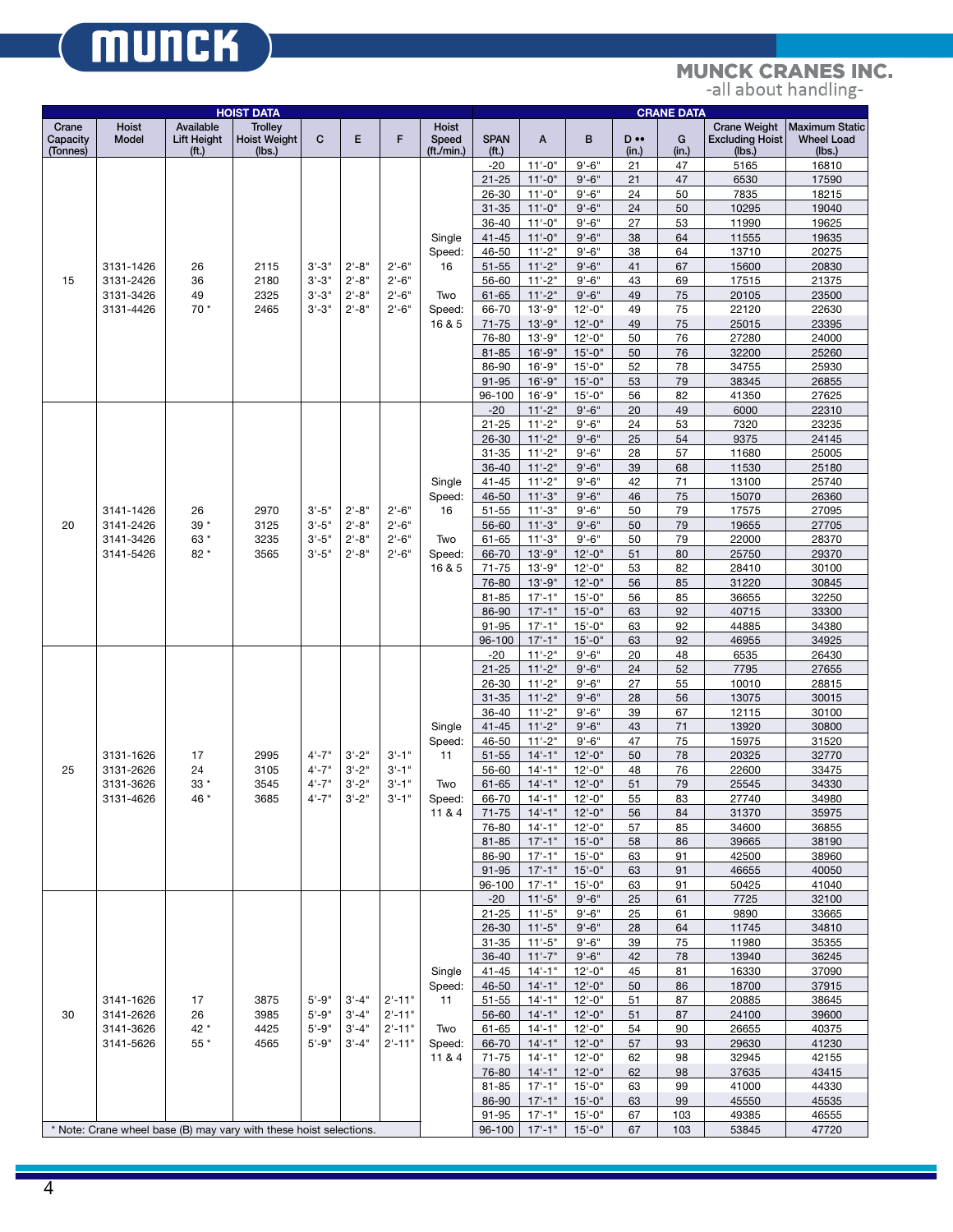| <b>Hoist</b><br>Available<br><b>Crane Weight</b><br><b>Maximum Static</b><br>Crane<br><b>Trolley</b><br>Hoist<br>D <sup>**</sup><br><b>Model</b><br><b>Hoist Weight</b><br>C<br>E<br>F<br><b>SPAN</b><br>B<br>G<br><b>Excluding Hoist</b><br>Capacity<br>Lift Height<br>Speed<br>A<br><b>Wheel Load</b><br>(Tonnes)<br>(ft.)<br>(lbs.)<br>(ft./min.)<br>(in.)<br>(in.)<br>(lbs.)<br>(lbs.)<br>(ft.)<br>$11'-5''$<br>$9' - 6"$<br>8375<br>$-20$<br>28<br>64<br>41700<br>$21 - 25$<br>$11'-5''$<br>$9' - 6"$<br>28<br>64<br>10140<br>43535<br>75<br>26-30<br>$11'-5''$<br>$9' - 6"$<br>39<br>10855<br>44645<br>$9' - 6"$<br>$31 - 35$<br>$11'-7$<br>43<br>79<br>12695<br>45775<br>36-40<br>$14' - 1''$<br>$12 - 0$ "<br>46<br>82<br>15370<br>46940<br>$41 - 45$<br>$14'-1$ "<br>$12'-0''$<br>51<br>87<br>18310<br>48065<br>Single<br>46-50<br>$14' - 1''$<br>$12 - 0$ "<br>51<br>87<br>20195<br>48845<br>Speed:<br>$51 - 55$<br>$14'-1$ "<br>$3'-5''$<br>$3'-0''$<br>$12 - 0$ "<br>53<br>89<br>23320<br>49885<br>3141-1826<br>13<br>4150<br>$5 - 1"$<br>8<br>$14 - 1"$<br>20<br>$5 - 1"$<br>$3'-5''$<br>$3'-0''$<br>56-60<br>$12 - 0$ "<br>55<br>91<br>26470<br>50880<br>40<br>3141-2826<br>4260<br>$61 - 65$<br>$14'-1$ "<br>3141-3826<br>$31*$<br>4810<br>$5' - 1"$<br>$3'-5"$<br>$3'-0''$<br>$12 - 0$ "<br>59<br>95<br>29580<br>51840<br>Two<br>41 *<br>$5' - 1"$<br>$3'-5"$<br>$3'-0''$<br>66-70<br>$14 - 1"$<br>$12 - 0$ "<br>63<br>99<br>32610<br>52750<br>3141-5826<br>5185<br>Speed:<br>8 & 2.5<br>$71 - 75$<br>$14'-1$ "<br>$12'-0''$<br>63<br>99<br>37975<br>54225<br>76-80<br>$14 - 1"$<br>$15 - 0$ "<br>63<br>99<br>41460<br>55210<br>$17' - 1''$<br>$81 - 85$<br>$15 - 0$ "<br>63<br>99<br>48455<br>57060<br>$17'-1$ "<br>86-90<br>$15 - 0$ "<br>103<br>51495<br>57915<br>67<br>91-95<br>$17' - 1''$<br>$15 - 0$ "<br>70<br>106<br>55160<br>58915<br>96-100<br>$17' - 1''$<br>$15 - 0$ "<br>75<br>111<br>58760<br>59885<br>$-20$<br>$11'-7$<br>$9' - 6"$<br>28<br>72<br>9055<br>51290<br>$21 - 25$<br>$11'-7"$<br>$9' - 6"$<br>75<br>31<br>11100<br>53740<br>$26 - 30$<br>$14' - 1''$<br>$12'-0$ "<br>39<br>83<br>12590<br>55400<br>$31 - 35$<br>$14' - 1''$<br>$12 - 0$ "<br>43<br>87<br>14800<br>56875<br>$14'-1$ "<br>36-40<br>$12'-0''$<br>47<br>91<br>17270<br>58190<br>$41 - 45$<br>$14 - 1"$<br>$12 - 0$ "<br>51<br>95<br>19545<br>59295<br>Single<br>22<br>$6' - 10"$<br>$4 - 8$ "<br>$3'-4"$<br>46-50<br>$14 - 1"$<br>$12 - 0$ "<br>53<br>97<br>22845<br>60550<br>3171-1626<br>5610<br>Speed:<br>$51 - 55$<br>$14' - 1''$<br>$12 - 0$ "<br>3171-2626<br>33<br>6160<br>$6' - 10"$<br>$4'-8''$<br>$3'-4"$<br>11<br>56<br>100<br>26185<br>61735<br>$14'-1$ "<br>50<br>3171-4626<br>44 *<br>6820<br>$6' - 10"$<br>$4'-8''$<br>$3'-4"$<br>56-60<br>$12 - 0$ "<br>58<br>102<br>30560<br>63125<br>$3'-4"$<br>$61 - 65$<br>$14' - 1''$<br>107<br>3171-5626<br>49 *<br>$6' - 10"$<br>$4 - 8"$<br>$12 - 0$ "<br>63<br>33660<br>64150<br>6930<br>Two<br>66-70<br>$14'-1$ "<br>3171-6626<br>7425<br>$6' - 10"$<br>$4'-8''$<br>$3'-4"$<br>$12 - 0$ "<br>63<br>107<br>39610<br>65850<br>58 *<br>Speed:<br>11 & 2<br>$71 - 75$<br>$14' - 1''$<br>$12 - 0$ "<br>65<br>109<br>43250<br>66940<br>76-80<br>$14 - 1"$<br>$12'-0''$<br>68<br>112<br>46920<br>68020<br>$81 - 85$<br>$17' - 1''$<br>$15 - 0$ "<br>75<br>119<br>51445<br>69295<br>86-90<br>$17' - 1''$<br>56600<br>$15 - 0$ "<br>75<br>119<br>70710<br>$17' - 1''$<br>91-95<br>$15 - 0$ "<br>75<br>119<br>62420<br>72280<br>$17' - 1''$<br>96-100<br>$15 - 0$ "<br>75<br>119<br>70805<br>74480<br>$11'-7"$<br>$-20$<br>$9' - 6''$<br>28<br>76<br>9600<br>60865<br>$21 - 25$<br>$14'-1$<br>$12'-0''$<br>39<br>87<br>10855<br>63490<br>$14' - 1''$<br>87<br>26-30<br>$12 - 0$ "<br>39<br>13160<br>65605<br>$31 - 35$<br>$14'-1$ "<br>$12'-0''$<br>43<br>91<br>15485<br>67285<br>$14 - 1$ "<br>36-40<br>$12 - 0$ "<br>50<br>98<br>17780<br>68685<br>$41 - 45$<br>$14'-1$ "<br>20705<br>$12'-0$ "<br>50<br>98<br>70055<br>Single<br>6050<br>$3'-9''$<br>$3'-3''$<br>46-50<br>$14' - 1''$<br>$12 - 0$ "<br>103<br>23265<br>71210<br>3161-1826<br>16<br>$6' - 10"$<br>Speed:<br>55<br>3161-2826<br>25 *<br>6600<br>$6' - 10"$<br>$3'-9''$<br>$3' - 3"$<br>10<br>$51 - 55$<br>$14' - 1''$<br>$12 - 0$ "<br>58<br>106<br>26505<br>72440<br>$3'-3''$<br>$14' - 1''$<br>58<br>60<br>$33*$<br>$6' - 10"$<br>$3'-9''$<br>56-60<br>$12 - 0$ "<br>106<br>31260<br>73980<br>3161-4826<br>7370<br>$37*$<br>$3' - 3"$<br>$6' - 10"$<br>$3'-9''$<br>61-65<br>$14'-1$ "<br>$12 - 0$ "<br>63<br>111<br>34620<br>75120<br>3161-5826<br>7480<br>Two<br>$6' - 10"$<br>$3' - 9"$<br>$3' - 3"$<br>66-70<br>$14 - 1$ "<br>$12 - 0$ "<br>63<br>8030<br>Speed:<br>38970<br>76455<br>3161-6826<br>$44*$<br><u>111</u><br>10 & 2<br>$14 - 1"$<br>$12 - 0$ "<br>$71 - 75$<br>63<br>111<br>44610<br>78085<br>76-80<br>$14 - 1"$<br>$12 - 0$ "<br>47520<br>79010<br>69<br>117<br>$81 - 85$<br>$17' - 1''$<br>$15 - 0$ "<br>123<br>53710<br>80725<br>75<br>$17' - 1''$<br>86-90<br>$15 - 0$ "<br>75<br>123<br>58970<br>82190<br>91-95<br>$17'-1$ "<br>$15 - 0$ "<br>84225<br>75<br>123<br>66575<br>96-100<br>$17 - 4"$<br>$15 - 0$ "<br>123<br>74400<br>86305<br>75<br>$-20$<br>$11'-7$<br>$9' - 6"$<br>31<br>10025<br>79<br>70155<br>$21 - 25$<br>$14 - 1"$<br>$12 - 0$ "<br>11315<br>73190<br>39<br>87<br>$14 - 1"$<br>26-30<br>$12 - 0$ "<br>39<br>13635<br>75515<br>87<br>$31 - 35$<br>$14 - 1"$<br>$12 - 0$ "<br>16035<br>77385<br>45<br><u>93</u><br>36-40<br>$14 - 1"$<br>$12 - 0$ "<br>50<br>98<br>18945<br>79080<br>$41 - 45$<br>$14 - 1"$<br>$12 - 0$ "<br>21890<br>Single<br>52<br>100<br>80550<br>$14'-1$ "<br>$6' - 10"$<br>$3'-9''$<br>$3'-3''$<br>46-50<br>$12 - 0$ "<br>57<br>105<br>24645<br>81830<br>3171-1826<br>16<br>6050<br>Speed:<br>25 *<br>$6' - 10"$<br>$3'-9''$<br>$3'-3''$<br>$51 - 55$<br>$14 - 1"$<br>$12 - 0$ "<br>29065<br>3171-2826<br>6600<br>8<br>59<br>107<br>83420<br>$6' - 10"$<br>$14 - 1$ "<br>70<br>3171-4826<br>$33*$<br>7370<br>$3'-9''$<br>$3' - 3''$<br>56-60<br>$12 - 0$ "<br>110<br>32650<br>84720<br>62<br>$37 *$<br>$14 - 4"$<br>3171-5826<br>7480<br>$6' - 10"$<br>$3'-9''$<br>$3' - 3"$<br>61-65<br>$12 - 0$ "<br>111<br>38315<br>86480<br>Two<br>63<br>$6' - 10"$<br>$3'-9''$<br>$3'-3''$<br>$14 - 4"$<br>3171-6826<br>44 *<br>8030<br>66-70<br>$12 - 0$ "<br>111<br>42730<br>87880<br>Speed:<br>63<br>8 & 1<br>$71 - 75$<br>$14 - 4"$<br>$12 - 0$ "<br>114<br>47745<br>89390<br>66<br>$14 - 4"$<br>76-80<br>$12'-0''$<br>116<br>52985<br>90920<br>68<br>81-85<br>$17' - 7"$<br>$15 - 0$ "<br>60025<br>92880<br>77<br>125<br>86-90<br>$17' - 7''$<br>$15 - 0$ "<br>66265<br>77<br>$125$<br>94610<br>$17' - 7''$<br>91-95<br>$15 - 0$ "<br>77<br><u>125</u><br>75015<br>96955<br>$17'-7''$<br>* Note: Crane wheel base (B) may vary with these hoist selections.<br>96-100<br>$15 - 0$ "<br>77<br>125<br>81085<br>98615 | <b>HOIST DATA</b> |  |  |  |  |  |  |  | <b>CRANE DATA</b> |  |  |  |  |  |  |
|------------------------------------------------------------------------------------------------------------------------------------------------------------------------------------------------------------------------------------------------------------------------------------------------------------------------------------------------------------------------------------------------------------------------------------------------------------------------------------------------------------------------------------------------------------------------------------------------------------------------------------------------------------------------------------------------------------------------------------------------------------------------------------------------------------------------------------------------------------------------------------------------------------------------------------------------------------------------------------------------------------------------------------------------------------------------------------------------------------------------------------------------------------------------------------------------------------------------------------------------------------------------------------------------------------------------------------------------------------------------------------------------------------------------------------------------------------------------------------------------------------------------------------------------------------------------------------------------------------------------------------------------------------------------------------------------------------------------------------------------------------------------------------------------------------------------------------------------------------------------------------------------------------------------------------------------------------------------------------------------------------------------------------------------------------------------------------------------------------------------------------------------------------------------------------------------------------------------------------------------------------------------------------------------------------------------------------------------------------------------------------------------------------------------------------------------------------------------------------------------------------------------------------------------------------------------------------------------------------------------------------------------------------------------------------------------------------------------------------------------------------------------------------------------------------------------------------------------------------------------------------------------------------------------------------------------------------------------------------------------------------------------------------------------------------------------------------------------------------------------------------------------------------------------------------------------------------------------------------------------------------------------------------------------------------------------------------------------------------------------------------------------------------------------------------------------------------------------------------------------------------------------------------------------------------------------------------------------------------------------------------------------------------------------------------------------------------------------------------------------------------------------------------------------------------------------------------------------------------------------------------------------------------------------------------------------------------------------------------------------------------------------------------------------------------------------------------------------------------------------------------------------------------------------------------------------------------------------------------------------------------------------------------------------------------------------------------------------------------------------------------------------------------------------------------------------------------------------------------------------------------------------------------------------------------------------------------------------------------------------------------------------------------------------------------------------------------------------------------------------------------------------------------------------------------------------------------------------------------------------------------------------------------------------------------------------------------------------------------------------------------------------------------------------------------------------------------------------------------------------------------------------------------------------------------------------------------------------------------------------------------------------------------------------------------------------------------------------------------------------------------------------------------------------------------------------------------------------------------------------------------------------------------------------------------------------------------------------------------------------------------------------------------------------------------------------------------------------------------------------------------------------------------------------------------------------------------------------------------------------------------------------------------------------------------------------------------------------------------------------------------------------------------------------------------------------------------------------------------------------------------------------------------------------------------------------------------------------------------------------------------------------------------------------------------------------------------------------------------------------------------------------------------------------------------------------------------------------------------------------------------------------------------------------------------------------------------------------------------------------------------------------------------------------------------------------------------------------------------------------------------------------------------------------------------------------------------------------------------------------------------------------------|-------------------|--|--|--|--|--|--|--|-------------------|--|--|--|--|--|--|
|                                                                                                                                                                                                                                                                                                                                                                                                                                                                                                                                                                                                                                                                                                                                                                                                                                                                                                                                                                                                                                                                                                                                                                                                                                                                                                                                                                                                                                                                                                                                                                                                                                                                                                                                                                                                                                                                                                                                                                                                                                                                                                                                                                                                                                                                                                                                                                                                                                                                                                                                                                                                                                                                                                                                                                                                                                                                                                                                                                                                                                                                                                                                                                                                                                                                                                                                                                                                                                                                                                                                                                                                                                                                                                                                                                                                                                                                                                                                                                                                                                                                                                                                                                                                                                                                                                                                                                                                                                                                                                                                                                                                                                                                                                                                                                                                                                                                                                                                                                                                                                                                                                                                                                                                                                                                                                                                                                                                                                                                                                                                                                                                                                                                                                                                                                                                                                                                                                                                                                                                                                                                                                                                                                                                                                                                                                                                                                                                                                                                                                                                                                                                                                                                                                                                                                                                                                                                                                      |                   |  |  |  |  |  |  |  |                   |  |  |  |  |  |  |
|                                                                                                                                                                                                                                                                                                                                                                                                                                                                                                                                                                                                                                                                                                                                                                                                                                                                                                                                                                                                                                                                                                                                                                                                                                                                                                                                                                                                                                                                                                                                                                                                                                                                                                                                                                                                                                                                                                                                                                                                                                                                                                                                                                                                                                                                                                                                                                                                                                                                                                                                                                                                                                                                                                                                                                                                                                                                                                                                                                                                                                                                                                                                                                                                                                                                                                                                                                                                                                                                                                                                                                                                                                                                                                                                                                                                                                                                                                                                                                                                                                                                                                                                                                                                                                                                                                                                                                                                                                                                                                                                                                                                                                                                                                                                                                                                                                                                                                                                                                                                                                                                                                                                                                                                                                                                                                                                                                                                                                                                                                                                                                                                                                                                                                                                                                                                                                                                                                                                                                                                                                                                                                                                                                                                                                                                                                                                                                                                                                                                                                                                                                                                                                                                                                                                                                                                                                                                                                      |                   |  |  |  |  |  |  |  |                   |  |  |  |  |  |  |
|                                                                                                                                                                                                                                                                                                                                                                                                                                                                                                                                                                                                                                                                                                                                                                                                                                                                                                                                                                                                                                                                                                                                                                                                                                                                                                                                                                                                                                                                                                                                                                                                                                                                                                                                                                                                                                                                                                                                                                                                                                                                                                                                                                                                                                                                                                                                                                                                                                                                                                                                                                                                                                                                                                                                                                                                                                                                                                                                                                                                                                                                                                                                                                                                                                                                                                                                                                                                                                                                                                                                                                                                                                                                                                                                                                                                                                                                                                                                                                                                                                                                                                                                                                                                                                                                                                                                                                                                                                                                                                                                                                                                                                                                                                                                                                                                                                                                                                                                                                                                                                                                                                                                                                                                                                                                                                                                                                                                                                                                                                                                                                                                                                                                                                                                                                                                                                                                                                                                                                                                                                                                                                                                                                                                                                                                                                                                                                                                                                                                                                                                                                                                                                                                                                                                                                                                                                                                                                      |                   |  |  |  |  |  |  |  |                   |  |  |  |  |  |  |
|                                                                                                                                                                                                                                                                                                                                                                                                                                                                                                                                                                                                                                                                                                                                                                                                                                                                                                                                                                                                                                                                                                                                                                                                                                                                                                                                                                                                                                                                                                                                                                                                                                                                                                                                                                                                                                                                                                                                                                                                                                                                                                                                                                                                                                                                                                                                                                                                                                                                                                                                                                                                                                                                                                                                                                                                                                                                                                                                                                                                                                                                                                                                                                                                                                                                                                                                                                                                                                                                                                                                                                                                                                                                                                                                                                                                                                                                                                                                                                                                                                                                                                                                                                                                                                                                                                                                                                                                                                                                                                                                                                                                                                                                                                                                                                                                                                                                                                                                                                                                                                                                                                                                                                                                                                                                                                                                                                                                                                                                                                                                                                                                                                                                                                                                                                                                                                                                                                                                                                                                                                                                                                                                                                                                                                                                                                                                                                                                                                                                                                                                                                                                                                                                                                                                                                                                                                                                                                      |                   |  |  |  |  |  |  |  |                   |  |  |  |  |  |  |
|                                                                                                                                                                                                                                                                                                                                                                                                                                                                                                                                                                                                                                                                                                                                                                                                                                                                                                                                                                                                                                                                                                                                                                                                                                                                                                                                                                                                                                                                                                                                                                                                                                                                                                                                                                                                                                                                                                                                                                                                                                                                                                                                                                                                                                                                                                                                                                                                                                                                                                                                                                                                                                                                                                                                                                                                                                                                                                                                                                                                                                                                                                                                                                                                                                                                                                                                                                                                                                                                                                                                                                                                                                                                                                                                                                                                                                                                                                                                                                                                                                                                                                                                                                                                                                                                                                                                                                                                                                                                                                                                                                                                                                                                                                                                                                                                                                                                                                                                                                                                                                                                                                                                                                                                                                                                                                                                                                                                                                                                                                                                                                                                                                                                                                                                                                                                                                                                                                                                                                                                                                                                                                                                                                                                                                                                                                                                                                                                                                                                                                                                                                                                                                                                                                                                                                                                                                                                                                      |                   |  |  |  |  |  |  |  |                   |  |  |  |  |  |  |
|                                                                                                                                                                                                                                                                                                                                                                                                                                                                                                                                                                                                                                                                                                                                                                                                                                                                                                                                                                                                                                                                                                                                                                                                                                                                                                                                                                                                                                                                                                                                                                                                                                                                                                                                                                                                                                                                                                                                                                                                                                                                                                                                                                                                                                                                                                                                                                                                                                                                                                                                                                                                                                                                                                                                                                                                                                                                                                                                                                                                                                                                                                                                                                                                                                                                                                                                                                                                                                                                                                                                                                                                                                                                                                                                                                                                                                                                                                                                                                                                                                                                                                                                                                                                                                                                                                                                                                                                                                                                                                                                                                                                                                                                                                                                                                                                                                                                                                                                                                                                                                                                                                                                                                                                                                                                                                                                                                                                                                                                                                                                                                                                                                                                                                                                                                                                                                                                                                                                                                                                                                                                                                                                                                                                                                                                                                                                                                                                                                                                                                                                                                                                                                                                                                                                                                                                                                                                                                      |                   |  |  |  |  |  |  |  |                   |  |  |  |  |  |  |
|                                                                                                                                                                                                                                                                                                                                                                                                                                                                                                                                                                                                                                                                                                                                                                                                                                                                                                                                                                                                                                                                                                                                                                                                                                                                                                                                                                                                                                                                                                                                                                                                                                                                                                                                                                                                                                                                                                                                                                                                                                                                                                                                                                                                                                                                                                                                                                                                                                                                                                                                                                                                                                                                                                                                                                                                                                                                                                                                                                                                                                                                                                                                                                                                                                                                                                                                                                                                                                                                                                                                                                                                                                                                                                                                                                                                                                                                                                                                                                                                                                                                                                                                                                                                                                                                                                                                                                                                                                                                                                                                                                                                                                                                                                                                                                                                                                                                                                                                                                                                                                                                                                                                                                                                                                                                                                                                                                                                                                                                                                                                                                                                                                                                                                                                                                                                                                                                                                                                                                                                                                                                                                                                                                                                                                                                                                                                                                                                                                                                                                                                                                                                                                                                                                                                                                                                                                                                                                      |                   |  |  |  |  |  |  |  |                   |  |  |  |  |  |  |
|                                                                                                                                                                                                                                                                                                                                                                                                                                                                                                                                                                                                                                                                                                                                                                                                                                                                                                                                                                                                                                                                                                                                                                                                                                                                                                                                                                                                                                                                                                                                                                                                                                                                                                                                                                                                                                                                                                                                                                                                                                                                                                                                                                                                                                                                                                                                                                                                                                                                                                                                                                                                                                                                                                                                                                                                                                                                                                                                                                                                                                                                                                                                                                                                                                                                                                                                                                                                                                                                                                                                                                                                                                                                                                                                                                                                                                                                                                                                                                                                                                                                                                                                                                                                                                                                                                                                                                                                                                                                                                                                                                                                                                                                                                                                                                                                                                                                                                                                                                                                                                                                                                                                                                                                                                                                                                                                                                                                                                                                                                                                                                                                                                                                                                                                                                                                                                                                                                                                                                                                                                                                                                                                                                                                                                                                                                                                                                                                                                                                                                                                                                                                                                                                                                                                                                                                                                                                                                      |                   |  |  |  |  |  |  |  |                   |  |  |  |  |  |  |
|                                                                                                                                                                                                                                                                                                                                                                                                                                                                                                                                                                                                                                                                                                                                                                                                                                                                                                                                                                                                                                                                                                                                                                                                                                                                                                                                                                                                                                                                                                                                                                                                                                                                                                                                                                                                                                                                                                                                                                                                                                                                                                                                                                                                                                                                                                                                                                                                                                                                                                                                                                                                                                                                                                                                                                                                                                                                                                                                                                                                                                                                                                                                                                                                                                                                                                                                                                                                                                                                                                                                                                                                                                                                                                                                                                                                                                                                                                                                                                                                                                                                                                                                                                                                                                                                                                                                                                                                                                                                                                                                                                                                                                                                                                                                                                                                                                                                                                                                                                                                                                                                                                                                                                                                                                                                                                                                                                                                                                                                                                                                                                                                                                                                                                                                                                                                                                                                                                                                                                                                                                                                                                                                                                                                                                                                                                                                                                                                                                                                                                                                                                                                                                                                                                                                                                                                                                                                                                      |                   |  |  |  |  |  |  |  |                   |  |  |  |  |  |  |
|                                                                                                                                                                                                                                                                                                                                                                                                                                                                                                                                                                                                                                                                                                                                                                                                                                                                                                                                                                                                                                                                                                                                                                                                                                                                                                                                                                                                                                                                                                                                                                                                                                                                                                                                                                                                                                                                                                                                                                                                                                                                                                                                                                                                                                                                                                                                                                                                                                                                                                                                                                                                                                                                                                                                                                                                                                                                                                                                                                                                                                                                                                                                                                                                                                                                                                                                                                                                                                                                                                                                                                                                                                                                                                                                                                                                                                                                                                                                                                                                                                                                                                                                                                                                                                                                                                                                                                                                                                                                                                                                                                                                                                                                                                                                                                                                                                                                                                                                                                                                                                                                                                                                                                                                                                                                                                                                                                                                                                                                                                                                                                                                                                                                                                                                                                                                                                                                                                                                                                                                                                                                                                                                                                                                                                                                                                                                                                                                                                                                                                                                                                                                                                                                                                                                                                                                                                                                                                      |                   |  |  |  |  |  |  |  |                   |  |  |  |  |  |  |
|                                                                                                                                                                                                                                                                                                                                                                                                                                                                                                                                                                                                                                                                                                                                                                                                                                                                                                                                                                                                                                                                                                                                                                                                                                                                                                                                                                                                                                                                                                                                                                                                                                                                                                                                                                                                                                                                                                                                                                                                                                                                                                                                                                                                                                                                                                                                                                                                                                                                                                                                                                                                                                                                                                                                                                                                                                                                                                                                                                                                                                                                                                                                                                                                                                                                                                                                                                                                                                                                                                                                                                                                                                                                                                                                                                                                                                                                                                                                                                                                                                                                                                                                                                                                                                                                                                                                                                                                                                                                                                                                                                                                                                                                                                                                                                                                                                                                                                                                                                                                                                                                                                                                                                                                                                                                                                                                                                                                                                                                                                                                                                                                                                                                                                                                                                                                                                                                                                                                                                                                                                                                                                                                                                                                                                                                                                                                                                                                                                                                                                                                                                                                                                                                                                                                                                                                                                                                                                      |                   |  |  |  |  |  |  |  |                   |  |  |  |  |  |  |
|                                                                                                                                                                                                                                                                                                                                                                                                                                                                                                                                                                                                                                                                                                                                                                                                                                                                                                                                                                                                                                                                                                                                                                                                                                                                                                                                                                                                                                                                                                                                                                                                                                                                                                                                                                                                                                                                                                                                                                                                                                                                                                                                                                                                                                                                                                                                                                                                                                                                                                                                                                                                                                                                                                                                                                                                                                                                                                                                                                                                                                                                                                                                                                                                                                                                                                                                                                                                                                                                                                                                                                                                                                                                                                                                                                                                                                                                                                                                                                                                                                                                                                                                                                                                                                                                                                                                                                                                                                                                                                                                                                                                                                                                                                                                                                                                                                                                                                                                                                                                                                                                                                                                                                                                                                                                                                                                                                                                                                                                                                                                                                                                                                                                                                                                                                                                                                                                                                                                                                                                                                                                                                                                                                                                                                                                                                                                                                                                                                                                                                                                                                                                                                                                                                                                                                                                                                                                                                      |                   |  |  |  |  |  |  |  |                   |  |  |  |  |  |  |
|                                                                                                                                                                                                                                                                                                                                                                                                                                                                                                                                                                                                                                                                                                                                                                                                                                                                                                                                                                                                                                                                                                                                                                                                                                                                                                                                                                                                                                                                                                                                                                                                                                                                                                                                                                                                                                                                                                                                                                                                                                                                                                                                                                                                                                                                                                                                                                                                                                                                                                                                                                                                                                                                                                                                                                                                                                                                                                                                                                                                                                                                                                                                                                                                                                                                                                                                                                                                                                                                                                                                                                                                                                                                                                                                                                                                                                                                                                                                                                                                                                                                                                                                                                                                                                                                                                                                                                                                                                                                                                                                                                                                                                                                                                                                                                                                                                                                                                                                                                                                                                                                                                                                                                                                                                                                                                                                                                                                                                                                                                                                                                                                                                                                                                                                                                                                                                                                                                                                                                                                                                                                                                                                                                                                                                                                                                                                                                                                                                                                                                                                                                                                                                                                                                                                                                                                                                                                                                      |                   |  |  |  |  |  |  |  |                   |  |  |  |  |  |  |
|                                                                                                                                                                                                                                                                                                                                                                                                                                                                                                                                                                                                                                                                                                                                                                                                                                                                                                                                                                                                                                                                                                                                                                                                                                                                                                                                                                                                                                                                                                                                                                                                                                                                                                                                                                                                                                                                                                                                                                                                                                                                                                                                                                                                                                                                                                                                                                                                                                                                                                                                                                                                                                                                                                                                                                                                                                                                                                                                                                                                                                                                                                                                                                                                                                                                                                                                                                                                                                                                                                                                                                                                                                                                                                                                                                                                                                                                                                                                                                                                                                                                                                                                                                                                                                                                                                                                                                                                                                                                                                                                                                                                                                                                                                                                                                                                                                                                                                                                                                                                                                                                                                                                                                                                                                                                                                                                                                                                                                                                                                                                                                                                                                                                                                                                                                                                                                                                                                                                                                                                                                                                                                                                                                                                                                                                                                                                                                                                                                                                                                                                                                                                                                                                                                                                                                                                                                                                                                      |                   |  |  |  |  |  |  |  |                   |  |  |  |  |  |  |
|                                                                                                                                                                                                                                                                                                                                                                                                                                                                                                                                                                                                                                                                                                                                                                                                                                                                                                                                                                                                                                                                                                                                                                                                                                                                                                                                                                                                                                                                                                                                                                                                                                                                                                                                                                                                                                                                                                                                                                                                                                                                                                                                                                                                                                                                                                                                                                                                                                                                                                                                                                                                                                                                                                                                                                                                                                                                                                                                                                                                                                                                                                                                                                                                                                                                                                                                                                                                                                                                                                                                                                                                                                                                                                                                                                                                                                                                                                                                                                                                                                                                                                                                                                                                                                                                                                                                                                                                                                                                                                                                                                                                                                                                                                                                                                                                                                                                                                                                                                                                                                                                                                                                                                                                                                                                                                                                                                                                                                                                                                                                                                                                                                                                                                                                                                                                                                                                                                                                                                                                                                                                                                                                                                                                                                                                                                                                                                                                                                                                                                                                                                                                                                                                                                                                                                                                                                                                                                      |                   |  |  |  |  |  |  |  |                   |  |  |  |  |  |  |
|                                                                                                                                                                                                                                                                                                                                                                                                                                                                                                                                                                                                                                                                                                                                                                                                                                                                                                                                                                                                                                                                                                                                                                                                                                                                                                                                                                                                                                                                                                                                                                                                                                                                                                                                                                                                                                                                                                                                                                                                                                                                                                                                                                                                                                                                                                                                                                                                                                                                                                                                                                                                                                                                                                                                                                                                                                                                                                                                                                                                                                                                                                                                                                                                                                                                                                                                                                                                                                                                                                                                                                                                                                                                                                                                                                                                                                                                                                                                                                                                                                                                                                                                                                                                                                                                                                                                                                                                                                                                                                                                                                                                                                                                                                                                                                                                                                                                                                                                                                                                                                                                                                                                                                                                                                                                                                                                                                                                                                                                                                                                                                                                                                                                                                                                                                                                                                                                                                                                                                                                                                                                                                                                                                                                                                                                                                                                                                                                                                                                                                                                                                                                                                                                                                                                                                                                                                                                                                      |                   |  |  |  |  |  |  |  |                   |  |  |  |  |  |  |
|                                                                                                                                                                                                                                                                                                                                                                                                                                                                                                                                                                                                                                                                                                                                                                                                                                                                                                                                                                                                                                                                                                                                                                                                                                                                                                                                                                                                                                                                                                                                                                                                                                                                                                                                                                                                                                                                                                                                                                                                                                                                                                                                                                                                                                                                                                                                                                                                                                                                                                                                                                                                                                                                                                                                                                                                                                                                                                                                                                                                                                                                                                                                                                                                                                                                                                                                                                                                                                                                                                                                                                                                                                                                                                                                                                                                                                                                                                                                                                                                                                                                                                                                                                                                                                                                                                                                                                                                                                                                                                                                                                                                                                                                                                                                                                                                                                                                                                                                                                                                                                                                                                                                                                                                                                                                                                                                                                                                                                                                                                                                                                                                                                                                                                                                                                                                                                                                                                                                                                                                                                                                                                                                                                                                                                                                                                                                                                                                                                                                                                                                                                                                                                                                                                                                                                                                                                                                                                      |                   |  |  |  |  |  |  |  |                   |  |  |  |  |  |  |
|                                                                                                                                                                                                                                                                                                                                                                                                                                                                                                                                                                                                                                                                                                                                                                                                                                                                                                                                                                                                                                                                                                                                                                                                                                                                                                                                                                                                                                                                                                                                                                                                                                                                                                                                                                                                                                                                                                                                                                                                                                                                                                                                                                                                                                                                                                                                                                                                                                                                                                                                                                                                                                                                                                                                                                                                                                                                                                                                                                                                                                                                                                                                                                                                                                                                                                                                                                                                                                                                                                                                                                                                                                                                                                                                                                                                                                                                                                                                                                                                                                                                                                                                                                                                                                                                                                                                                                                                                                                                                                                                                                                                                                                                                                                                                                                                                                                                                                                                                                                                                                                                                                                                                                                                                                                                                                                                                                                                                                                                                                                                                                                                                                                                                                                                                                                                                                                                                                                                                                                                                                                                                                                                                                                                                                                                                                                                                                                                                                                                                                                                                                                                                                                                                                                                                                                                                                                                                                      |                   |  |  |  |  |  |  |  |                   |  |  |  |  |  |  |
|                                                                                                                                                                                                                                                                                                                                                                                                                                                                                                                                                                                                                                                                                                                                                                                                                                                                                                                                                                                                                                                                                                                                                                                                                                                                                                                                                                                                                                                                                                                                                                                                                                                                                                                                                                                                                                                                                                                                                                                                                                                                                                                                                                                                                                                                                                                                                                                                                                                                                                                                                                                                                                                                                                                                                                                                                                                                                                                                                                                                                                                                                                                                                                                                                                                                                                                                                                                                                                                                                                                                                                                                                                                                                                                                                                                                                                                                                                                                                                                                                                                                                                                                                                                                                                                                                                                                                                                                                                                                                                                                                                                                                                                                                                                                                                                                                                                                                                                                                                                                                                                                                                                                                                                                                                                                                                                                                                                                                                                                                                                                                                                                                                                                                                                                                                                                                                                                                                                                                                                                                                                                                                                                                                                                                                                                                                                                                                                                                                                                                                                                                                                                                                                                                                                                                                                                                                                                                                      |                   |  |  |  |  |  |  |  |                   |  |  |  |  |  |  |
|                                                                                                                                                                                                                                                                                                                                                                                                                                                                                                                                                                                                                                                                                                                                                                                                                                                                                                                                                                                                                                                                                                                                                                                                                                                                                                                                                                                                                                                                                                                                                                                                                                                                                                                                                                                                                                                                                                                                                                                                                                                                                                                                                                                                                                                                                                                                                                                                                                                                                                                                                                                                                                                                                                                                                                                                                                                                                                                                                                                                                                                                                                                                                                                                                                                                                                                                                                                                                                                                                                                                                                                                                                                                                                                                                                                                                                                                                                                                                                                                                                                                                                                                                                                                                                                                                                                                                                                                                                                                                                                                                                                                                                                                                                                                                                                                                                                                                                                                                                                                                                                                                                                                                                                                                                                                                                                                                                                                                                                                                                                                                                                                                                                                                                                                                                                                                                                                                                                                                                                                                                                                                                                                                                                                                                                                                                                                                                                                                                                                                                                                                                                                                                                                                                                                                                                                                                                                                                      |                   |  |  |  |  |  |  |  |                   |  |  |  |  |  |  |
|                                                                                                                                                                                                                                                                                                                                                                                                                                                                                                                                                                                                                                                                                                                                                                                                                                                                                                                                                                                                                                                                                                                                                                                                                                                                                                                                                                                                                                                                                                                                                                                                                                                                                                                                                                                                                                                                                                                                                                                                                                                                                                                                                                                                                                                                                                                                                                                                                                                                                                                                                                                                                                                                                                                                                                                                                                                                                                                                                                                                                                                                                                                                                                                                                                                                                                                                                                                                                                                                                                                                                                                                                                                                                                                                                                                                                                                                                                                                                                                                                                                                                                                                                                                                                                                                                                                                                                                                                                                                                                                                                                                                                                                                                                                                                                                                                                                                                                                                                                                                                                                                                                                                                                                                                                                                                                                                                                                                                                                                                                                                                                                                                                                                                                                                                                                                                                                                                                                                                                                                                                                                                                                                                                                                                                                                                                                                                                                                                                                                                                                                                                                                                                                                                                                                                                                                                                                                                                      |                   |  |  |  |  |  |  |  |                   |  |  |  |  |  |  |
|                                                                                                                                                                                                                                                                                                                                                                                                                                                                                                                                                                                                                                                                                                                                                                                                                                                                                                                                                                                                                                                                                                                                                                                                                                                                                                                                                                                                                                                                                                                                                                                                                                                                                                                                                                                                                                                                                                                                                                                                                                                                                                                                                                                                                                                                                                                                                                                                                                                                                                                                                                                                                                                                                                                                                                                                                                                                                                                                                                                                                                                                                                                                                                                                                                                                                                                                                                                                                                                                                                                                                                                                                                                                                                                                                                                                                                                                                                                                                                                                                                                                                                                                                                                                                                                                                                                                                                                                                                                                                                                                                                                                                                                                                                                                                                                                                                                                                                                                                                                                                                                                                                                                                                                                                                                                                                                                                                                                                                                                                                                                                                                                                                                                                                                                                                                                                                                                                                                                                                                                                                                                                                                                                                                                                                                                                                                                                                                                                                                                                                                                                                                                                                                                                                                                                                                                                                                                                                      |                   |  |  |  |  |  |  |  |                   |  |  |  |  |  |  |
|                                                                                                                                                                                                                                                                                                                                                                                                                                                                                                                                                                                                                                                                                                                                                                                                                                                                                                                                                                                                                                                                                                                                                                                                                                                                                                                                                                                                                                                                                                                                                                                                                                                                                                                                                                                                                                                                                                                                                                                                                                                                                                                                                                                                                                                                                                                                                                                                                                                                                                                                                                                                                                                                                                                                                                                                                                                                                                                                                                                                                                                                                                                                                                                                                                                                                                                                                                                                                                                                                                                                                                                                                                                                                                                                                                                                                                                                                                                                                                                                                                                                                                                                                                                                                                                                                                                                                                                                                                                                                                                                                                                                                                                                                                                                                                                                                                                                                                                                                                                                                                                                                                                                                                                                                                                                                                                                                                                                                                                                                                                                                                                                                                                                                                                                                                                                                                                                                                                                                                                                                                                                                                                                                                                                                                                                                                                                                                                                                                                                                                                                                                                                                                                                                                                                                                                                                                                                                                      |                   |  |  |  |  |  |  |  |                   |  |  |  |  |  |  |
|                                                                                                                                                                                                                                                                                                                                                                                                                                                                                                                                                                                                                                                                                                                                                                                                                                                                                                                                                                                                                                                                                                                                                                                                                                                                                                                                                                                                                                                                                                                                                                                                                                                                                                                                                                                                                                                                                                                                                                                                                                                                                                                                                                                                                                                                                                                                                                                                                                                                                                                                                                                                                                                                                                                                                                                                                                                                                                                                                                                                                                                                                                                                                                                                                                                                                                                                                                                                                                                                                                                                                                                                                                                                                                                                                                                                                                                                                                                                                                                                                                                                                                                                                                                                                                                                                                                                                                                                                                                                                                                                                                                                                                                                                                                                                                                                                                                                                                                                                                                                                                                                                                                                                                                                                                                                                                                                                                                                                                                                                                                                                                                                                                                                                                                                                                                                                                                                                                                                                                                                                                                                                                                                                                                                                                                                                                                                                                                                                                                                                                                                                                                                                                                                                                                                                                                                                                                                                                      |                   |  |  |  |  |  |  |  |                   |  |  |  |  |  |  |
|                                                                                                                                                                                                                                                                                                                                                                                                                                                                                                                                                                                                                                                                                                                                                                                                                                                                                                                                                                                                                                                                                                                                                                                                                                                                                                                                                                                                                                                                                                                                                                                                                                                                                                                                                                                                                                                                                                                                                                                                                                                                                                                                                                                                                                                                                                                                                                                                                                                                                                                                                                                                                                                                                                                                                                                                                                                                                                                                                                                                                                                                                                                                                                                                                                                                                                                                                                                                                                                                                                                                                                                                                                                                                                                                                                                                                                                                                                                                                                                                                                                                                                                                                                                                                                                                                                                                                                                                                                                                                                                                                                                                                                                                                                                                                                                                                                                                                                                                                                                                                                                                                                                                                                                                                                                                                                                                                                                                                                                                                                                                                                                                                                                                                                                                                                                                                                                                                                                                                                                                                                                                                                                                                                                                                                                                                                                                                                                                                                                                                                                                                                                                                                                                                                                                                                                                                                                                                                      |                   |  |  |  |  |  |  |  |                   |  |  |  |  |  |  |
|                                                                                                                                                                                                                                                                                                                                                                                                                                                                                                                                                                                                                                                                                                                                                                                                                                                                                                                                                                                                                                                                                                                                                                                                                                                                                                                                                                                                                                                                                                                                                                                                                                                                                                                                                                                                                                                                                                                                                                                                                                                                                                                                                                                                                                                                                                                                                                                                                                                                                                                                                                                                                                                                                                                                                                                                                                                                                                                                                                                                                                                                                                                                                                                                                                                                                                                                                                                                                                                                                                                                                                                                                                                                                                                                                                                                                                                                                                                                                                                                                                                                                                                                                                                                                                                                                                                                                                                                                                                                                                                                                                                                                                                                                                                                                                                                                                                                                                                                                                                                                                                                                                                                                                                                                                                                                                                                                                                                                                                                                                                                                                                                                                                                                                                                                                                                                                                                                                                                                                                                                                                                                                                                                                                                                                                                                                                                                                                                                                                                                                                                                                                                                                                                                                                                                                                                                                                                                                      |                   |  |  |  |  |  |  |  |                   |  |  |  |  |  |  |
|                                                                                                                                                                                                                                                                                                                                                                                                                                                                                                                                                                                                                                                                                                                                                                                                                                                                                                                                                                                                                                                                                                                                                                                                                                                                                                                                                                                                                                                                                                                                                                                                                                                                                                                                                                                                                                                                                                                                                                                                                                                                                                                                                                                                                                                                                                                                                                                                                                                                                                                                                                                                                                                                                                                                                                                                                                                                                                                                                                                                                                                                                                                                                                                                                                                                                                                                                                                                                                                                                                                                                                                                                                                                                                                                                                                                                                                                                                                                                                                                                                                                                                                                                                                                                                                                                                                                                                                                                                                                                                                                                                                                                                                                                                                                                                                                                                                                                                                                                                                                                                                                                                                                                                                                                                                                                                                                                                                                                                                                                                                                                                                                                                                                                                                                                                                                                                                                                                                                                                                                                                                                                                                                                                                                                                                                                                                                                                                                                                                                                                                                                                                                                                                                                                                                                                                                                                                                                                      |                   |  |  |  |  |  |  |  |                   |  |  |  |  |  |  |
|                                                                                                                                                                                                                                                                                                                                                                                                                                                                                                                                                                                                                                                                                                                                                                                                                                                                                                                                                                                                                                                                                                                                                                                                                                                                                                                                                                                                                                                                                                                                                                                                                                                                                                                                                                                                                                                                                                                                                                                                                                                                                                                                                                                                                                                                                                                                                                                                                                                                                                                                                                                                                                                                                                                                                                                                                                                                                                                                                                                                                                                                                                                                                                                                                                                                                                                                                                                                                                                                                                                                                                                                                                                                                                                                                                                                                                                                                                                                                                                                                                                                                                                                                                                                                                                                                                                                                                                                                                                                                                                                                                                                                                                                                                                                                                                                                                                                                                                                                                                                                                                                                                                                                                                                                                                                                                                                                                                                                                                                                                                                                                                                                                                                                                                                                                                                                                                                                                                                                                                                                                                                                                                                                                                                                                                                                                                                                                                                                                                                                                                                                                                                                                                                                                                                                                                                                                                                                                      |                   |  |  |  |  |  |  |  |                   |  |  |  |  |  |  |
|                                                                                                                                                                                                                                                                                                                                                                                                                                                                                                                                                                                                                                                                                                                                                                                                                                                                                                                                                                                                                                                                                                                                                                                                                                                                                                                                                                                                                                                                                                                                                                                                                                                                                                                                                                                                                                                                                                                                                                                                                                                                                                                                                                                                                                                                                                                                                                                                                                                                                                                                                                                                                                                                                                                                                                                                                                                                                                                                                                                                                                                                                                                                                                                                                                                                                                                                                                                                                                                                                                                                                                                                                                                                                                                                                                                                                                                                                                                                                                                                                                                                                                                                                                                                                                                                                                                                                                                                                                                                                                                                                                                                                                                                                                                                                                                                                                                                                                                                                                                                                                                                                                                                                                                                                                                                                                                                                                                                                                                                                                                                                                                                                                                                                                                                                                                                                                                                                                                                                                                                                                                                                                                                                                                                                                                                                                                                                                                                                                                                                                                                                                                                                                                                                                                                                                                                                                                                                                      |                   |  |  |  |  |  |  |  |                   |  |  |  |  |  |  |
|                                                                                                                                                                                                                                                                                                                                                                                                                                                                                                                                                                                                                                                                                                                                                                                                                                                                                                                                                                                                                                                                                                                                                                                                                                                                                                                                                                                                                                                                                                                                                                                                                                                                                                                                                                                                                                                                                                                                                                                                                                                                                                                                                                                                                                                                                                                                                                                                                                                                                                                                                                                                                                                                                                                                                                                                                                                                                                                                                                                                                                                                                                                                                                                                                                                                                                                                                                                                                                                                                                                                                                                                                                                                                                                                                                                                                                                                                                                                                                                                                                                                                                                                                                                                                                                                                                                                                                                                                                                                                                                                                                                                                                                                                                                                                                                                                                                                                                                                                                                                                                                                                                                                                                                                                                                                                                                                                                                                                                                                                                                                                                                                                                                                                                                                                                                                                                                                                                                                                                                                                                                                                                                                                                                                                                                                                                                                                                                                                                                                                                                                                                                                                                                                                                                                                                                                                                                                                                      |                   |  |  |  |  |  |  |  |                   |  |  |  |  |  |  |
|                                                                                                                                                                                                                                                                                                                                                                                                                                                                                                                                                                                                                                                                                                                                                                                                                                                                                                                                                                                                                                                                                                                                                                                                                                                                                                                                                                                                                                                                                                                                                                                                                                                                                                                                                                                                                                                                                                                                                                                                                                                                                                                                                                                                                                                                                                                                                                                                                                                                                                                                                                                                                                                                                                                                                                                                                                                                                                                                                                                                                                                                                                                                                                                                                                                                                                                                                                                                                                                                                                                                                                                                                                                                                                                                                                                                                                                                                                                                                                                                                                                                                                                                                                                                                                                                                                                                                                                                                                                                                                                                                                                                                                                                                                                                                                                                                                                                                                                                                                                                                                                                                                                                                                                                                                                                                                                                                                                                                                                                                                                                                                                                                                                                                                                                                                                                                                                                                                                                                                                                                                                                                                                                                                                                                                                                                                                                                                                                                                                                                                                                                                                                                                                                                                                                                                                                                                                                                                      |                   |  |  |  |  |  |  |  |                   |  |  |  |  |  |  |
|                                                                                                                                                                                                                                                                                                                                                                                                                                                                                                                                                                                                                                                                                                                                                                                                                                                                                                                                                                                                                                                                                                                                                                                                                                                                                                                                                                                                                                                                                                                                                                                                                                                                                                                                                                                                                                                                                                                                                                                                                                                                                                                                                                                                                                                                                                                                                                                                                                                                                                                                                                                                                                                                                                                                                                                                                                                                                                                                                                                                                                                                                                                                                                                                                                                                                                                                                                                                                                                                                                                                                                                                                                                                                                                                                                                                                                                                                                                                                                                                                                                                                                                                                                                                                                                                                                                                                                                                                                                                                                                                                                                                                                                                                                                                                                                                                                                                                                                                                                                                                                                                                                                                                                                                                                                                                                                                                                                                                                                                                                                                                                                                                                                                                                                                                                                                                                                                                                                                                                                                                                                                                                                                                                                                                                                                                                                                                                                                                                                                                                                                                                                                                                                                                                                                                                                                                                                                                                      |                   |  |  |  |  |  |  |  |                   |  |  |  |  |  |  |
|                                                                                                                                                                                                                                                                                                                                                                                                                                                                                                                                                                                                                                                                                                                                                                                                                                                                                                                                                                                                                                                                                                                                                                                                                                                                                                                                                                                                                                                                                                                                                                                                                                                                                                                                                                                                                                                                                                                                                                                                                                                                                                                                                                                                                                                                                                                                                                                                                                                                                                                                                                                                                                                                                                                                                                                                                                                                                                                                                                                                                                                                                                                                                                                                                                                                                                                                                                                                                                                                                                                                                                                                                                                                                                                                                                                                                                                                                                                                                                                                                                                                                                                                                                                                                                                                                                                                                                                                                                                                                                                                                                                                                                                                                                                                                                                                                                                                                                                                                                                                                                                                                                                                                                                                                                                                                                                                                                                                                                                                                                                                                                                                                                                                                                                                                                                                                                                                                                                                                                                                                                                                                                                                                                                                                                                                                                                                                                                                                                                                                                                                                                                                                                                                                                                                                                                                                                                                                                      |                   |  |  |  |  |  |  |  |                   |  |  |  |  |  |  |
|                                                                                                                                                                                                                                                                                                                                                                                                                                                                                                                                                                                                                                                                                                                                                                                                                                                                                                                                                                                                                                                                                                                                                                                                                                                                                                                                                                                                                                                                                                                                                                                                                                                                                                                                                                                                                                                                                                                                                                                                                                                                                                                                                                                                                                                                                                                                                                                                                                                                                                                                                                                                                                                                                                                                                                                                                                                                                                                                                                                                                                                                                                                                                                                                                                                                                                                                                                                                                                                                                                                                                                                                                                                                                                                                                                                                                                                                                                                                                                                                                                                                                                                                                                                                                                                                                                                                                                                                                                                                                                                                                                                                                                                                                                                                                                                                                                                                                                                                                                                                                                                                                                                                                                                                                                                                                                                                                                                                                                                                                                                                                                                                                                                                                                                                                                                                                                                                                                                                                                                                                                                                                                                                                                                                                                                                                                                                                                                                                                                                                                                                                                                                                                                                                                                                                                                                                                                                                                      |                   |  |  |  |  |  |  |  |                   |  |  |  |  |  |  |
|                                                                                                                                                                                                                                                                                                                                                                                                                                                                                                                                                                                                                                                                                                                                                                                                                                                                                                                                                                                                                                                                                                                                                                                                                                                                                                                                                                                                                                                                                                                                                                                                                                                                                                                                                                                                                                                                                                                                                                                                                                                                                                                                                                                                                                                                                                                                                                                                                                                                                                                                                                                                                                                                                                                                                                                                                                                                                                                                                                                                                                                                                                                                                                                                                                                                                                                                                                                                                                                                                                                                                                                                                                                                                                                                                                                                                                                                                                                                                                                                                                                                                                                                                                                                                                                                                                                                                                                                                                                                                                                                                                                                                                                                                                                                                                                                                                                                                                                                                                                                                                                                                                                                                                                                                                                                                                                                                                                                                                                                                                                                                                                                                                                                                                                                                                                                                                                                                                                                                                                                                                                                                                                                                                                                                                                                                                                                                                                                                                                                                                                                                                                                                                                                                                                                                                                                                                                                                                      |                   |  |  |  |  |  |  |  |                   |  |  |  |  |  |  |
|                                                                                                                                                                                                                                                                                                                                                                                                                                                                                                                                                                                                                                                                                                                                                                                                                                                                                                                                                                                                                                                                                                                                                                                                                                                                                                                                                                                                                                                                                                                                                                                                                                                                                                                                                                                                                                                                                                                                                                                                                                                                                                                                                                                                                                                                                                                                                                                                                                                                                                                                                                                                                                                                                                                                                                                                                                                                                                                                                                                                                                                                                                                                                                                                                                                                                                                                                                                                                                                                                                                                                                                                                                                                                                                                                                                                                                                                                                                                                                                                                                                                                                                                                                                                                                                                                                                                                                                                                                                                                                                                                                                                                                                                                                                                                                                                                                                                                                                                                                                                                                                                                                                                                                                                                                                                                                                                                                                                                                                                                                                                                                                                                                                                                                                                                                                                                                                                                                                                                                                                                                                                                                                                                                                                                                                                                                                                                                                                                                                                                                                                                                                                                                                                                                                                                                                                                                                                                                      |                   |  |  |  |  |  |  |  |                   |  |  |  |  |  |  |
|                                                                                                                                                                                                                                                                                                                                                                                                                                                                                                                                                                                                                                                                                                                                                                                                                                                                                                                                                                                                                                                                                                                                                                                                                                                                                                                                                                                                                                                                                                                                                                                                                                                                                                                                                                                                                                                                                                                                                                                                                                                                                                                                                                                                                                                                                                                                                                                                                                                                                                                                                                                                                                                                                                                                                                                                                                                                                                                                                                                                                                                                                                                                                                                                                                                                                                                                                                                                                                                                                                                                                                                                                                                                                                                                                                                                                                                                                                                                                                                                                                                                                                                                                                                                                                                                                                                                                                                                                                                                                                                                                                                                                                                                                                                                                                                                                                                                                                                                                                                                                                                                                                                                                                                                                                                                                                                                                                                                                                                                                                                                                                                                                                                                                                                                                                                                                                                                                                                                                                                                                                                                                                                                                                                                                                                                                                                                                                                                                                                                                                                                                                                                                                                                                                                                                                                                                                                                                                      |                   |  |  |  |  |  |  |  |                   |  |  |  |  |  |  |
|                                                                                                                                                                                                                                                                                                                                                                                                                                                                                                                                                                                                                                                                                                                                                                                                                                                                                                                                                                                                                                                                                                                                                                                                                                                                                                                                                                                                                                                                                                                                                                                                                                                                                                                                                                                                                                                                                                                                                                                                                                                                                                                                                                                                                                                                                                                                                                                                                                                                                                                                                                                                                                                                                                                                                                                                                                                                                                                                                                                                                                                                                                                                                                                                                                                                                                                                                                                                                                                                                                                                                                                                                                                                                                                                                                                                                                                                                                                                                                                                                                                                                                                                                                                                                                                                                                                                                                                                                                                                                                                                                                                                                                                                                                                                                                                                                                                                                                                                                                                                                                                                                                                                                                                                                                                                                                                                                                                                                                                                                                                                                                                                                                                                                                                                                                                                                                                                                                                                                                                                                                                                                                                                                                                                                                                                                                                                                                                                                                                                                                                                                                                                                                                                                                                                                                                                                                                                                                      |                   |  |  |  |  |  |  |  |                   |  |  |  |  |  |  |
|                                                                                                                                                                                                                                                                                                                                                                                                                                                                                                                                                                                                                                                                                                                                                                                                                                                                                                                                                                                                                                                                                                                                                                                                                                                                                                                                                                                                                                                                                                                                                                                                                                                                                                                                                                                                                                                                                                                                                                                                                                                                                                                                                                                                                                                                                                                                                                                                                                                                                                                                                                                                                                                                                                                                                                                                                                                                                                                                                                                                                                                                                                                                                                                                                                                                                                                                                                                                                                                                                                                                                                                                                                                                                                                                                                                                                                                                                                                                                                                                                                                                                                                                                                                                                                                                                                                                                                                                                                                                                                                                                                                                                                                                                                                                                                                                                                                                                                                                                                                                                                                                                                                                                                                                                                                                                                                                                                                                                                                                                                                                                                                                                                                                                                                                                                                                                                                                                                                                                                                                                                                                                                                                                                                                                                                                                                                                                                                                                                                                                                                                                                                                                                                                                                                                                                                                                                                                                                      |                   |  |  |  |  |  |  |  |                   |  |  |  |  |  |  |
|                                                                                                                                                                                                                                                                                                                                                                                                                                                                                                                                                                                                                                                                                                                                                                                                                                                                                                                                                                                                                                                                                                                                                                                                                                                                                                                                                                                                                                                                                                                                                                                                                                                                                                                                                                                                                                                                                                                                                                                                                                                                                                                                                                                                                                                                                                                                                                                                                                                                                                                                                                                                                                                                                                                                                                                                                                                                                                                                                                                                                                                                                                                                                                                                                                                                                                                                                                                                                                                                                                                                                                                                                                                                                                                                                                                                                                                                                                                                                                                                                                                                                                                                                                                                                                                                                                                                                                                                                                                                                                                                                                                                                                                                                                                                                                                                                                                                                                                                                                                                                                                                                                                                                                                                                                                                                                                                                                                                                                                                                                                                                                                                                                                                                                                                                                                                                                                                                                                                                                                                                                                                                                                                                                                                                                                                                                                                                                                                                                                                                                                                                                                                                                                                                                                                                                                                                                                                                                      |                   |  |  |  |  |  |  |  |                   |  |  |  |  |  |  |
|                                                                                                                                                                                                                                                                                                                                                                                                                                                                                                                                                                                                                                                                                                                                                                                                                                                                                                                                                                                                                                                                                                                                                                                                                                                                                                                                                                                                                                                                                                                                                                                                                                                                                                                                                                                                                                                                                                                                                                                                                                                                                                                                                                                                                                                                                                                                                                                                                                                                                                                                                                                                                                                                                                                                                                                                                                                                                                                                                                                                                                                                                                                                                                                                                                                                                                                                                                                                                                                                                                                                                                                                                                                                                                                                                                                                                                                                                                                                                                                                                                                                                                                                                                                                                                                                                                                                                                                                                                                                                                                                                                                                                                                                                                                                                                                                                                                                                                                                                                                                                                                                                                                                                                                                                                                                                                                                                                                                                                                                                                                                                                                                                                                                                                                                                                                                                                                                                                                                                                                                                                                                                                                                                                                                                                                                                                                                                                                                                                                                                                                                                                                                                                                                                                                                                                                                                                                                                                      |                   |  |  |  |  |  |  |  |                   |  |  |  |  |  |  |
|                                                                                                                                                                                                                                                                                                                                                                                                                                                                                                                                                                                                                                                                                                                                                                                                                                                                                                                                                                                                                                                                                                                                                                                                                                                                                                                                                                                                                                                                                                                                                                                                                                                                                                                                                                                                                                                                                                                                                                                                                                                                                                                                                                                                                                                                                                                                                                                                                                                                                                                                                                                                                                                                                                                                                                                                                                                                                                                                                                                                                                                                                                                                                                                                                                                                                                                                                                                                                                                                                                                                                                                                                                                                                                                                                                                                                                                                                                                                                                                                                                                                                                                                                                                                                                                                                                                                                                                                                                                                                                                                                                                                                                                                                                                                                                                                                                                                                                                                                                                                                                                                                                                                                                                                                                                                                                                                                                                                                                                                                                                                                                                                                                                                                                                                                                                                                                                                                                                                                                                                                                                                                                                                                                                                                                                                                                                                                                                                                                                                                                                                                                                                                                                                                                                                                                                                                                                                                                      |                   |  |  |  |  |  |  |  |                   |  |  |  |  |  |  |
|                                                                                                                                                                                                                                                                                                                                                                                                                                                                                                                                                                                                                                                                                                                                                                                                                                                                                                                                                                                                                                                                                                                                                                                                                                                                                                                                                                                                                                                                                                                                                                                                                                                                                                                                                                                                                                                                                                                                                                                                                                                                                                                                                                                                                                                                                                                                                                                                                                                                                                                                                                                                                                                                                                                                                                                                                                                                                                                                                                                                                                                                                                                                                                                                                                                                                                                                                                                                                                                                                                                                                                                                                                                                                                                                                                                                                                                                                                                                                                                                                                                                                                                                                                                                                                                                                                                                                                                                                                                                                                                                                                                                                                                                                                                                                                                                                                                                                                                                                                                                                                                                                                                                                                                                                                                                                                                                                                                                                                                                                                                                                                                                                                                                                                                                                                                                                                                                                                                                                                                                                                                                                                                                                                                                                                                                                                                                                                                                                                                                                                                                                                                                                                                                                                                                                                                                                                                                                                      |                   |  |  |  |  |  |  |  |                   |  |  |  |  |  |  |
|                                                                                                                                                                                                                                                                                                                                                                                                                                                                                                                                                                                                                                                                                                                                                                                                                                                                                                                                                                                                                                                                                                                                                                                                                                                                                                                                                                                                                                                                                                                                                                                                                                                                                                                                                                                                                                                                                                                                                                                                                                                                                                                                                                                                                                                                                                                                                                                                                                                                                                                                                                                                                                                                                                                                                                                                                                                                                                                                                                                                                                                                                                                                                                                                                                                                                                                                                                                                                                                                                                                                                                                                                                                                                                                                                                                                                                                                                                                                                                                                                                                                                                                                                                                                                                                                                                                                                                                                                                                                                                                                                                                                                                                                                                                                                                                                                                                                                                                                                                                                                                                                                                                                                                                                                                                                                                                                                                                                                                                                                                                                                                                                                                                                                                                                                                                                                                                                                                                                                                                                                                                                                                                                                                                                                                                                                                                                                                                                                                                                                                                                                                                                                                                                                                                                                                                                                                                                                                      |                   |  |  |  |  |  |  |  |                   |  |  |  |  |  |  |
|                                                                                                                                                                                                                                                                                                                                                                                                                                                                                                                                                                                                                                                                                                                                                                                                                                                                                                                                                                                                                                                                                                                                                                                                                                                                                                                                                                                                                                                                                                                                                                                                                                                                                                                                                                                                                                                                                                                                                                                                                                                                                                                                                                                                                                                                                                                                                                                                                                                                                                                                                                                                                                                                                                                                                                                                                                                                                                                                                                                                                                                                                                                                                                                                                                                                                                                                                                                                                                                                                                                                                                                                                                                                                                                                                                                                                                                                                                                                                                                                                                                                                                                                                                                                                                                                                                                                                                                                                                                                                                                                                                                                                                                                                                                                                                                                                                                                                                                                                                                                                                                                                                                                                                                                                                                                                                                                                                                                                                                                                                                                                                                                                                                                                                                                                                                                                                                                                                                                                                                                                                                                                                                                                                                                                                                                                                                                                                                                                                                                                                                                                                                                                                                                                                                                                                                                                                                                                                      |                   |  |  |  |  |  |  |  |                   |  |  |  |  |  |  |
|                                                                                                                                                                                                                                                                                                                                                                                                                                                                                                                                                                                                                                                                                                                                                                                                                                                                                                                                                                                                                                                                                                                                                                                                                                                                                                                                                                                                                                                                                                                                                                                                                                                                                                                                                                                                                                                                                                                                                                                                                                                                                                                                                                                                                                                                                                                                                                                                                                                                                                                                                                                                                                                                                                                                                                                                                                                                                                                                                                                                                                                                                                                                                                                                                                                                                                                                                                                                                                                                                                                                                                                                                                                                                                                                                                                                                                                                                                                                                                                                                                                                                                                                                                                                                                                                                                                                                                                                                                                                                                                                                                                                                                                                                                                                                                                                                                                                                                                                                                                                                                                                                                                                                                                                                                                                                                                                                                                                                                                                                                                                                                                                                                                                                                                                                                                                                                                                                                                                                                                                                                                                                                                                                                                                                                                                                                                                                                                                                                                                                                                                                                                                                                                                                                                                                                                                                                                                                                      |                   |  |  |  |  |  |  |  |                   |  |  |  |  |  |  |
|                                                                                                                                                                                                                                                                                                                                                                                                                                                                                                                                                                                                                                                                                                                                                                                                                                                                                                                                                                                                                                                                                                                                                                                                                                                                                                                                                                                                                                                                                                                                                                                                                                                                                                                                                                                                                                                                                                                                                                                                                                                                                                                                                                                                                                                                                                                                                                                                                                                                                                                                                                                                                                                                                                                                                                                                                                                                                                                                                                                                                                                                                                                                                                                                                                                                                                                                                                                                                                                                                                                                                                                                                                                                                                                                                                                                                                                                                                                                                                                                                                                                                                                                                                                                                                                                                                                                                                                                                                                                                                                                                                                                                                                                                                                                                                                                                                                                                                                                                                                                                                                                                                                                                                                                                                                                                                                                                                                                                                                                                                                                                                                                                                                                                                                                                                                                                                                                                                                                                                                                                                                                                                                                                                                                                                                                                                                                                                                                                                                                                                                                                                                                                                                                                                                                                                                                                                                                                                      |                   |  |  |  |  |  |  |  |                   |  |  |  |  |  |  |
|                                                                                                                                                                                                                                                                                                                                                                                                                                                                                                                                                                                                                                                                                                                                                                                                                                                                                                                                                                                                                                                                                                                                                                                                                                                                                                                                                                                                                                                                                                                                                                                                                                                                                                                                                                                                                                                                                                                                                                                                                                                                                                                                                                                                                                                                                                                                                                                                                                                                                                                                                                                                                                                                                                                                                                                                                                                                                                                                                                                                                                                                                                                                                                                                                                                                                                                                                                                                                                                                                                                                                                                                                                                                                                                                                                                                                                                                                                                                                                                                                                                                                                                                                                                                                                                                                                                                                                                                                                                                                                                                                                                                                                                                                                                                                                                                                                                                                                                                                                                                                                                                                                                                                                                                                                                                                                                                                                                                                                                                                                                                                                                                                                                                                                                                                                                                                                                                                                                                                                                                                                                                                                                                                                                                                                                                                                                                                                                                                                                                                                                                                                                                                                                                                                                                                                                                                                                                                                      |                   |  |  |  |  |  |  |  |                   |  |  |  |  |  |  |
|                                                                                                                                                                                                                                                                                                                                                                                                                                                                                                                                                                                                                                                                                                                                                                                                                                                                                                                                                                                                                                                                                                                                                                                                                                                                                                                                                                                                                                                                                                                                                                                                                                                                                                                                                                                                                                                                                                                                                                                                                                                                                                                                                                                                                                                                                                                                                                                                                                                                                                                                                                                                                                                                                                                                                                                                                                                                                                                                                                                                                                                                                                                                                                                                                                                                                                                                                                                                                                                                                                                                                                                                                                                                                                                                                                                                                                                                                                                                                                                                                                                                                                                                                                                                                                                                                                                                                                                                                                                                                                                                                                                                                                                                                                                                                                                                                                                                                                                                                                                                                                                                                                                                                                                                                                                                                                                                                                                                                                                                                                                                                                                                                                                                                                                                                                                                                                                                                                                                                                                                                                                                                                                                                                                                                                                                                                                                                                                                                                                                                                                                                                                                                                                                                                                                                                                                                                                                                                      |                   |  |  |  |  |  |  |  |                   |  |  |  |  |  |  |
|                                                                                                                                                                                                                                                                                                                                                                                                                                                                                                                                                                                                                                                                                                                                                                                                                                                                                                                                                                                                                                                                                                                                                                                                                                                                                                                                                                                                                                                                                                                                                                                                                                                                                                                                                                                                                                                                                                                                                                                                                                                                                                                                                                                                                                                                                                                                                                                                                                                                                                                                                                                                                                                                                                                                                                                                                                                                                                                                                                                                                                                                                                                                                                                                                                                                                                                                                                                                                                                                                                                                                                                                                                                                                                                                                                                                                                                                                                                                                                                                                                                                                                                                                                                                                                                                                                                                                                                                                                                                                                                                                                                                                                                                                                                                                                                                                                                                                                                                                                                                                                                                                                                                                                                                                                                                                                                                                                                                                                                                                                                                                                                                                                                                                                                                                                                                                                                                                                                                                                                                                                                                                                                                                                                                                                                                                                                                                                                                                                                                                                                                                                                                                                                                                                                                                                                                                                                                                                      |                   |  |  |  |  |  |  |  |                   |  |  |  |  |  |  |
|                                                                                                                                                                                                                                                                                                                                                                                                                                                                                                                                                                                                                                                                                                                                                                                                                                                                                                                                                                                                                                                                                                                                                                                                                                                                                                                                                                                                                                                                                                                                                                                                                                                                                                                                                                                                                                                                                                                                                                                                                                                                                                                                                                                                                                                                                                                                                                                                                                                                                                                                                                                                                                                                                                                                                                                                                                                                                                                                                                                                                                                                                                                                                                                                                                                                                                                                                                                                                                                                                                                                                                                                                                                                                                                                                                                                                                                                                                                                                                                                                                                                                                                                                                                                                                                                                                                                                                                                                                                                                                                                                                                                                                                                                                                                                                                                                                                                                                                                                                                                                                                                                                                                                                                                                                                                                                                                                                                                                                                                                                                                                                                                                                                                                                                                                                                                                                                                                                                                                                                                                                                                                                                                                                                                                                                                                                                                                                                                                                                                                                                                                                                                                                                                                                                                                                                                                                                                                                      |                   |  |  |  |  |  |  |  |                   |  |  |  |  |  |  |
|                                                                                                                                                                                                                                                                                                                                                                                                                                                                                                                                                                                                                                                                                                                                                                                                                                                                                                                                                                                                                                                                                                                                                                                                                                                                                                                                                                                                                                                                                                                                                                                                                                                                                                                                                                                                                                                                                                                                                                                                                                                                                                                                                                                                                                                                                                                                                                                                                                                                                                                                                                                                                                                                                                                                                                                                                                                                                                                                                                                                                                                                                                                                                                                                                                                                                                                                                                                                                                                                                                                                                                                                                                                                                                                                                                                                                                                                                                                                                                                                                                                                                                                                                                                                                                                                                                                                                                                                                                                                                                                                                                                                                                                                                                                                                                                                                                                                                                                                                                                                                                                                                                                                                                                                                                                                                                                                                                                                                                                                                                                                                                                                                                                                                                                                                                                                                                                                                                                                                                                                                                                                                                                                                                                                                                                                                                                                                                                                                                                                                                                                                                                                                                                                                                                                                                                                                                                                                                      |                   |  |  |  |  |  |  |  |                   |  |  |  |  |  |  |
|                                                                                                                                                                                                                                                                                                                                                                                                                                                                                                                                                                                                                                                                                                                                                                                                                                                                                                                                                                                                                                                                                                                                                                                                                                                                                                                                                                                                                                                                                                                                                                                                                                                                                                                                                                                                                                                                                                                                                                                                                                                                                                                                                                                                                                                                                                                                                                                                                                                                                                                                                                                                                                                                                                                                                                                                                                                                                                                                                                                                                                                                                                                                                                                                                                                                                                                                                                                                                                                                                                                                                                                                                                                                                                                                                                                                                                                                                                                                                                                                                                                                                                                                                                                                                                                                                                                                                                                                                                                                                                                                                                                                                                                                                                                                                                                                                                                                                                                                                                                                                                                                                                                                                                                                                                                                                                                                                                                                                                                                                                                                                                                                                                                                                                                                                                                                                                                                                                                                                                                                                                                                                                                                                                                                                                                                                                                                                                                                                                                                                                                                                                                                                                                                                                                                                                                                                                                                                                      |                   |  |  |  |  |  |  |  |                   |  |  |  |  |  |  |
|                                                                                                                                                                                                                                                                                                                                                                                                                                                                                                                                                                                                                                                                                                                                                                                                                                                                                                                                                                                                                                                                                                                                                                                                                                                                                                                                                                                                                                                                                                                                                                                                                                                                                                                                                                                                                                                                                                                                                                                                                                                                                                                                                                                                                                                                                                                                                                                                                                                                                                                                                                                                                                                                                                                                                                                                                                                                                                                                                                                                                                                                                                                                                                                                                                                                                                                                                                                                                                                                                                                                                                                                                                                                                                                                                                                                                                                                                                                                                                                                                                                                                                                                                                                                                                                                                                                                                                                                                                                                                                                                                                                                                                                                                                                                                                                                                                                                                                                                                                                                                                                                                                                                                                                                                                                                                                                                                                                                                                                                                                                                                                                                                                                                                                                                                                                                                                                                                                                                                                                                                                                                                                                                                                                                                                                                                                                                                                                                                                                                                                                                                                                                                                                                                                                                                                                                                                                                                                      |                   |  |  |  |  |  |  |  |                   |  |  |  |  |  |  |
|                                                                                                                                                                                                                                                                                                                                                                                                                                                                                                                                                                                                                                                                                                                                                                                                                                                                                                                                                                                                                                                                                                                                                                                                                                                                                                                                                                                                                                                                                                                                                                                                                                                                                                                                                                                                                                                                                                                                                                                                                                                                                                                                                                                                                                                                                                                                                                                                                                                                                                                                                                                                                                                                                                                                                                                                                                                                                                                                                                                                                                                                                                                                                                                                                                                                                                                                                                                                                                                                                                                                                                                                                                                                                                                                                                                                                                                                                                                                                                                                                                                                                                                                                                                                                                                                                                                                                                                                                                                                                                                                                                                                                                                                                                                                                                                                                                                                                                                                                                                                                                                                                                                                                                                                                                                                                                                                                                                                                                                                                                                                                                                                                                                                                                                                                                                                                                                                                                                                                                                                                                                                                                                                                                                                                                                                                                                                                                                                                                                                                                                                                                                                                                                                                                                                                                                                                                                                                                      |                   |  |  |  |  |  |  |  |                   |  |  |  |  |  |  |
|                                                                                                                                                                                                                                                                                                                                                                                                                                                                                                                                                                                                                                                                                                                                                                                                                                                                                                                                                                                                                                                                                                                                                                                                                                                                                                                                                                                                                                                                                                                                                                                                                                                                                                                                                                                                                                                                                                                                                                                                                                                                                                                                                                                                                                                                                                                                                                                                                                                                                                                                                                                                                                                                                                                                                                                                                                                                                                                                                                                                                                                                                                                                                                                                                                                                                                                                                                                                                                                                                                                                                                                                                                                                                                                                                                                                                                                                                                                                                                                                                                                                                                                                                                                                                                                                                                                                                                                                                                                                                                                                                                                                                                                                                                                                                                                                                                                                                                                                                                                                                                                                                                                                                                                                                                                                                                                                                                                                                                                                                                                                                                                                                                                                                                                                                                                                                                                                                                                                                                                                                                                                                                                                                                                                                                                                                                                                                                                                                                                                                                                                                                                                                                                                                                                                                                                                                                                                                                      |                   |  |  |  |  |  |  |  |                   |  |  |  |  |  |  |
|                                                                                                                                                                                                                                                                                                                                                                                                                                                                                                                                                                                                                                                                                                                                                                                                                                                                                                                                                                                                                                                                                                                                                                                                                                                                                                                                                                                                                                                                                                                                                                                                                                                                                                                                                                                                                                                                                                                                                                                                                                                                                                                                                                                                                                                                                                                                                                                                                                                                                                                                                                                                                                                                                                                                                                                                                                                                                                                                                                                                                                                                                                                                                                                                                                                                                                                                                                                                                                                                                                                                                                                                                                                                                                                                                                                                                                                                                                                                                                                                                                                                                                                                                                                                                                                                                                                                                                                                                                                                                                                                                                                                                                                                                                                                                                                                                                                                                                                                                                                                                                                                                                                                                                                                                                                                                                                                                                                                                                                                                                                                                                                                                                                                                                                                                                                                                                                                                                                                                                                                                                                                                                                                                                                                                                                                                                                                                                                                                                                                                                                                                                                                                                                                                                                                                                                                                                                                                                      |                   |  |  |  |  |  |  |  |                   |  |  |  |  |  |  |
|                                                                                                                                                                                                                                                                                                                                                                                                                                                                                                                                                                                                                                                                                                                                                                                                                                                                                                                                                                                                                                                                                                                                                                                                                                                                                                                                                                                                                                                                                                                                                                                                                                                                                                                                                                                                                                                                                                                                                                                                                                                                                                                                                                                                                                                                                                                                                                                                                                                                                                                                                                                                                                                                                                                                                                                                                                                                                                                                                                                                                                                                                                                                                                                                                                                                                                                                                                                                                                                                                                                                                                                                                                                                                                                                                                                                                                                                                                                                                                                                                                                                                                                                                                                                                                                                                                                                                                                                                                                                                                                                                                                                                                                                                                                                                                                                                                                                                                                                                                                                                                                                                                                                                                                                                                                                                                                                                                                                                                                                                                                                                                                                                                                                                                                                                                                                                                                                                                                                                                                                                                                                                                                                                                                                                                                                                                                                                                                                                                                                                                                                                                                                                                                                                                                                                                                                                                                                                                      |                   |  |  |  |  |  |  |  |                   |  |  |  |  |  |  |
|                                                                                                                                                                                                                                                                                                                                                                                                                                                                                                                                                                                                                                                                                                                                                                                                                                                                                                                                                                                                                                                                                                                                                                                                                                                                                                                                                                                                                                                                                                                                                                                                                                                                                                                                                                                                                                                                                                                                                                                                                                                                                                                                                                                                                                                                                                                                                                                                                                                                                                                                                                                                                                                                                                                                                                                                                                                                                                                                                                                                                                                                                                                                                                                                                                                                                                                                                                                                                                                                                                                                                                                                                                                                                                                                                                                                                                                                                                                                                                                                                                                                                                                                                                                                                                                                                                                                                                                                                                                                                                                                                                                                                                                                                                                                                                                                                                                                                                                                                                                                                                                                                                                                                                                                                                                                                                                                                                                                                                                                                                                                                                                                                                                                                                                                                                                                                                                                                                                                                                                                                                                                                                                                                                                                                                                                                                                                                                                                                                                                                                                                                                                                                                                                                                                                                                                                                                                                                                      |                   |  |  |  |  |  |  |  |                   |  |  |  |  |  |  |
|                                                                                                                                                                                                                                                                                                                                                                                                                                                                                                                                                                                                                                                                                                                                                                                                                                                                                                                                                                                                                                                                                                                                                                                                                                                                                                                                                                                                                                                                                                                                                                                                                                                                                                                                                                                                                                                                                                                                                                                                                                                                                                                                                                                                                                                                                                                                                                                                                                                                                                                                                                                                                                                                                                                                                                                                                                                                                                                                                                                                                                                                                                                                                                                                                                                                                                                                                                                                                                                                                                                                                                                                                                                                                                                                                                                                                                                                                                                                                                                                                                                                                                                                                                                                                                                                                                                                                                                                                                                                                                                                                                                                                                                                                                                                                                                                                                                                                                                                                                                                                                                                                                                                                                                                                                                                                                                                                                                                                                                                                                                                                                                                                                                                                                                                                                                                                                                                                                                                                                                                                                                                                                                                                                                                                                                                                                                                                                                                                                                                                                                                                                                                                                                                                                                                                                                                                                                                                                      |                   |  |  |  |  |  |  |  |                   |  |  |  |  |  |  |
|                                                                                                                                                                                                                                                                                                                                                                                                                                                                                                                                                                                                                                                                                                                                                                                                                                                                                                                                                                                                                                                                                                                                                                                                                                                                                                                                                                                                                                                                                                                                                                                                                                                                                                                                                                                                                                                                                                                                                                                                                                                                                                                                                                                                                                                                                                                                                                                                                                                                                                                                                                                                                                                                                                                                                                                                                                                                                                                                                                                                                                                                                                                                                                                                                                                                                                                                                                                                                                                                                                                                                                                                                                                                                                                                                                                                                                                                                                                                                                                                                                                                                                                                                                                                                                                                                                                                                                                                                                                                                                                                                                                                                                                                                                                                                                                                                                                                                                                                                                                                                                                                                                                                                                                                                                                                                                                                                                                                                                                                                                                                                                                                                                                                                                                                                                                                                                                                                                                                                                                                                                                                                                                                                                                                                                                                                                                                                                                                                                                                                                                                                                                                                                                                                                                                                                                                                                                                                                      |                   |  |  |  |  |  |  |  |                   |  |  |  |  |  |  |
|                                                                                                                                                                                                                                                                                                                                                                                                                                                                                                                                                                                                                                                                                                                                                                                                                                                                                                                                                                                                                                                                                                                                                                                                                                                                                                                                                                                                                                                                                                                                                                                                                                                                                                                                                                                                                                                                                                                                                                                                                                                                                                                                                                                                                                                                                                                                                                                                                                                                                                                                                                                                                                                                                                                                                                                                                                                                                                                                                                                                                                                                                                                                                                                                                                                                                                                                                                                                                                                                                                                                                                                                                                                                                                                                                                                                                                                                                                                                                                                                                                                                                                                                                                                                                                                                                                                                                                                                                                                                                                                                                                                                                                                                                                                                                                                                                                                                                                                                                                                                                                                                                                                                                                                                                                                                                                                                                                                                                                                                                                                                                                                                                                                                                                                                                                                                                                                                                                                                                                                                                                                                                                                                                                                                                                                                                                                                                                                                                                                                                                                                                                                                                                                                                                                                                                                                                                                                                                      |                   |  |  |  |  |  |  |  |                   |  |  |  |  |  |  |
|                                                                                                                                                                                                                                                                                                                                                                                                                                                                                                                                                                                                                                                                                                                                                                                                                                                                                                                                                                                                                                                                                                                                                                                                                                                                                                                                                                                                                                                                                                                                                                                                                                                                                                                                                                                                                                                                                                                                                                                                                                                                                                                                                                                                                                                                                                                                                                                                                                                                                                                                                                                                                                                                                                                                                                                                                                                                                                                                                                                                                                                                                                                                                                                                                                                                                                                                                                                                                                                                                                                                                                                                                                                                                                                                                                                                                                                                                                                                                                                                                                                                                                                                                                                                                                                                                                                                                                                                                                                                                                                                                                                                                                                                                                                                                                                                                                                                                                                                                                                                                                                                                                                                                                                                                                                                                                                                                                                                                                                                                                                                                                                                                                                                                                                                                                                                                                                                                                                                                                                                                                                                                                                                                                                                                                                                                                                                                                                                                                                                                                                                                                                                                                                                                                                                                                                                                                                                                                      |                   |  |  |  |  |  |  |  |                   |  |  |  |  |  |  |
|                                                                                                                                                                                                                                                                                                                                                                                                                                                                                                                                                                                                                                                                                                                                                                                                                                                                                                                                                                                                                                                                                                                                                                                                                                                                                                                                                                                                                                                                                                                                                                                                                                                                                                                                                                                                                                                                                                                                                                                                                                                                                                                                                                                                                                                                                                                                                                                                                                                                                                                                                                                                                                                                                                                                                                                                                                                                                                                                                                                                                                                                                                                                                                                                                                                                                                                                                                                                                                                                                                                                                                                                                                                                                                                                                                                                                                                                                                                                                                                                                                                                                                                                                                                                                                                                                                                                                                                                                                                                                                                                                                                                                                                                                                                                                                                                                                                                                                                                                                                                                                                                                                                                                                                                                                                                                                                                                                                                                                                                                                                                                                                                                                                                                                                                                                                                                                                                                                                                                                                                                                                                                                                                                                                                                                                                                                                                                                                                                                                                                                                                                                                                                                                                                                                                                                                                                                                                                                      |                   |  |  |  |  |  |  |  |                   |  |  |  |  |  |  |

*Higher capacities available upon request.*

Ī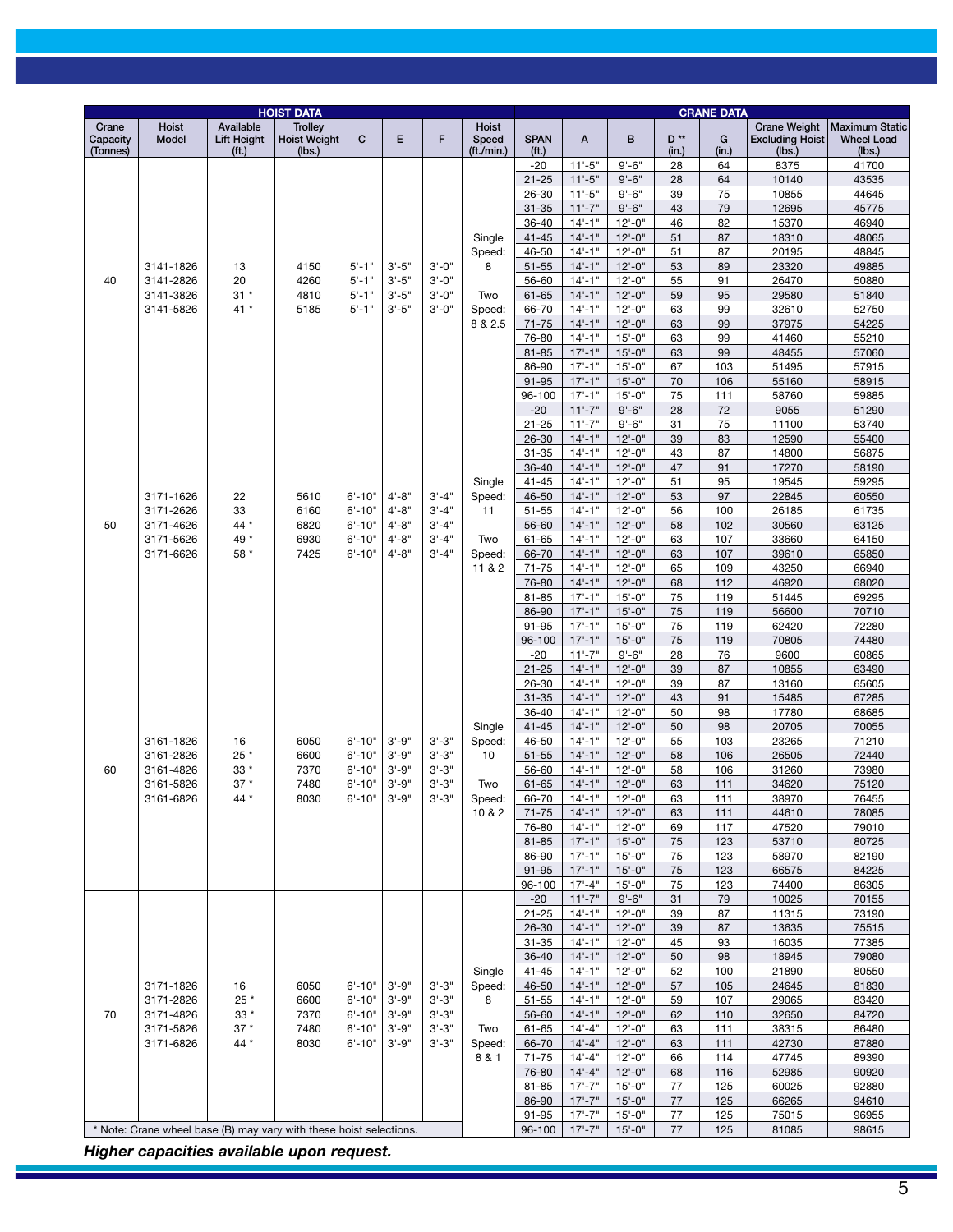-all about handling-

## **Top Running, Double Girder Overhead Cranes**

## Crane Component Diagram

**MUNCK** 



**TOTAL CRANE SYSTEMS**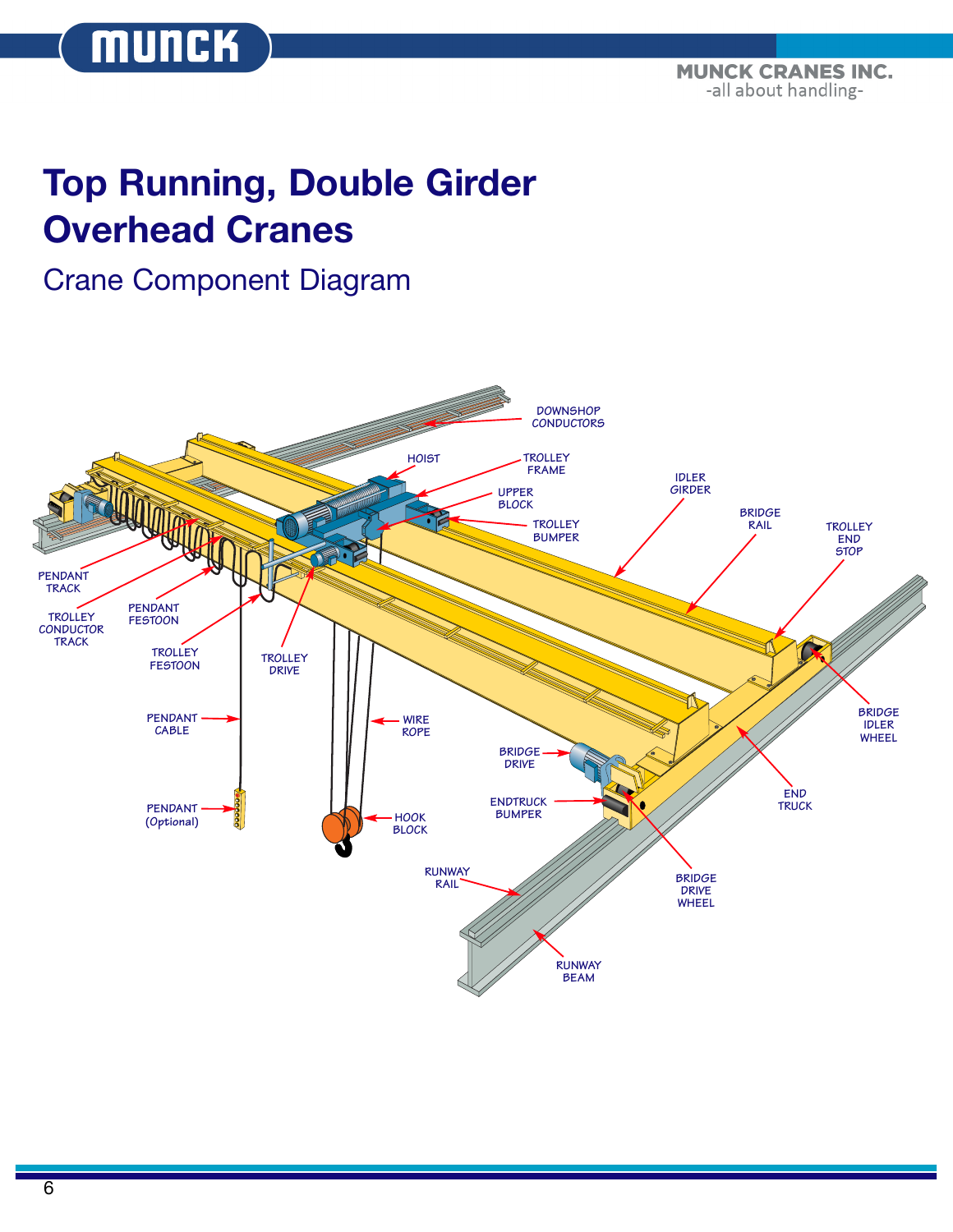### **Technical Description**

- **MUNCK CRANES INC.** is recognized as a quality manufacturer of wire rope hoists and overhead traveling cranes.
- **MUNCK** cranes are in use in a wide range of lifting applications from the lightest duty to severe industrial applications.
- The New Generation of Heavy Industrial Cranes from **MUNCK** is a result of over 80 years of experience and a total devotion to this market.
- Utilizing the latest technology, the **MUNCK** line of Heavy Duty Electric Wire Rope Hoists and Cranes are manufactured to provide a high performance lifting system.
- The **MUNCK** product provides reliable service in more than 60 countries world wide.
- The **MUNCK** crane is a heavy duty, low maintenance crane. Its rugged construction and space saving design provide maximum utilization of available area.

#### **STEEL CONSTRUCTION**

- The bridge girder of every **MUNCK** crane is designed to the current CMAA specifications and can be engineered to meet other local codes and regulations.
- Both rolled structural shapes and welded plate box girder designs are used depending on design requirements.
- Box girders are fabricated from 44W steel.

#### **END TRUCKS**

- The crane end trucks are manufactured from structural sections and are jig assembled to ensure alignment of bearings and axles.
- Dual motor bridge drives are standard. Other drive types are available upon request.
- Bridge to End Truck connections are bolted.
- Bridge wheels are flanged with anti-friction bearings.
- Rail sweeps and rubber bumpers are standard on all end trucks.

#### **HOISTING MACHINERY**

- The hoisting machinery consists of a **MUNCK** heavy duty industrial type standard wire rope hoist unit mounted on a low headroom type trolley.
- Motors are totally enclosed fan cooled, hoist duty with Class "F" insulation.
- Gears are precision machined from alloy steel and induction hardened. All gearing is enclosed in a rugged steel housing and is oil splash lubricated.
- Steel wire rope drums are precision machined.
- Rope drums are available in both single & double grooved configurations.
- Hoists are equipped with rope guides to prevent over lapping of the rope on the drum and to extend rope life.
- Upper and lower hoisting limit switches are standard equipment.
- The trolley is fabricated from structural shapes and plates to suit the application.

#### **MOTORS**

- All motors are specifically designed for hoist and crane duty.
- All motors are totally enclosed fan cooled with Class "F" insulation.

#### **BRAKES**

- All trolley and bridge drive motors have disc brakes as standard equipment.
- All hoists have two braking systems, one control brake and one holding brake.

#### **CONTROLS**

- Each crane is supplied with a radio control as standard equipment.
- Other types of controls such as cab control, infrared, or pendant control station sliding on independant track are available.
- Munck Cranes are supplied with variable speed controls for the trolley and bridge motions. The hoist is supplied with a 2-speed configuration.
- The electrical components are housed in electrical cabinets to suit the applicable environment.

#### **BRIDGE ELECTRIFICATION**

• Bridge electrification is provided via a flat cable festoon system suspended from a track as standard equipment.

#### **SURFACE TREATMENT**

- The hoist is finished in enamel paint.
- The crane steel structure is thoroughly wire brushed and finished with anti-corrosion paint.

#### **OPTIONAL FEATURES**

The following features can be supplied:

- Overload Switch
- Power Circuit Limit Switch
- Rotation Warning Beacon
- Anti-Collision Equipment
- Runway Electrification
- Travel Limits for Bridge & Trolley
- Weighing Equipment
- Variable Speed Hoist Control
- 2 Speed Bridge & Trolley Motions
- Bridge Lights
- Warning Horn or Bell

Other options are available on request.

#### **RUNWAY SYSTEMS**

• Custom designed to suit many applications as part of a **"Total Crane System"** package.